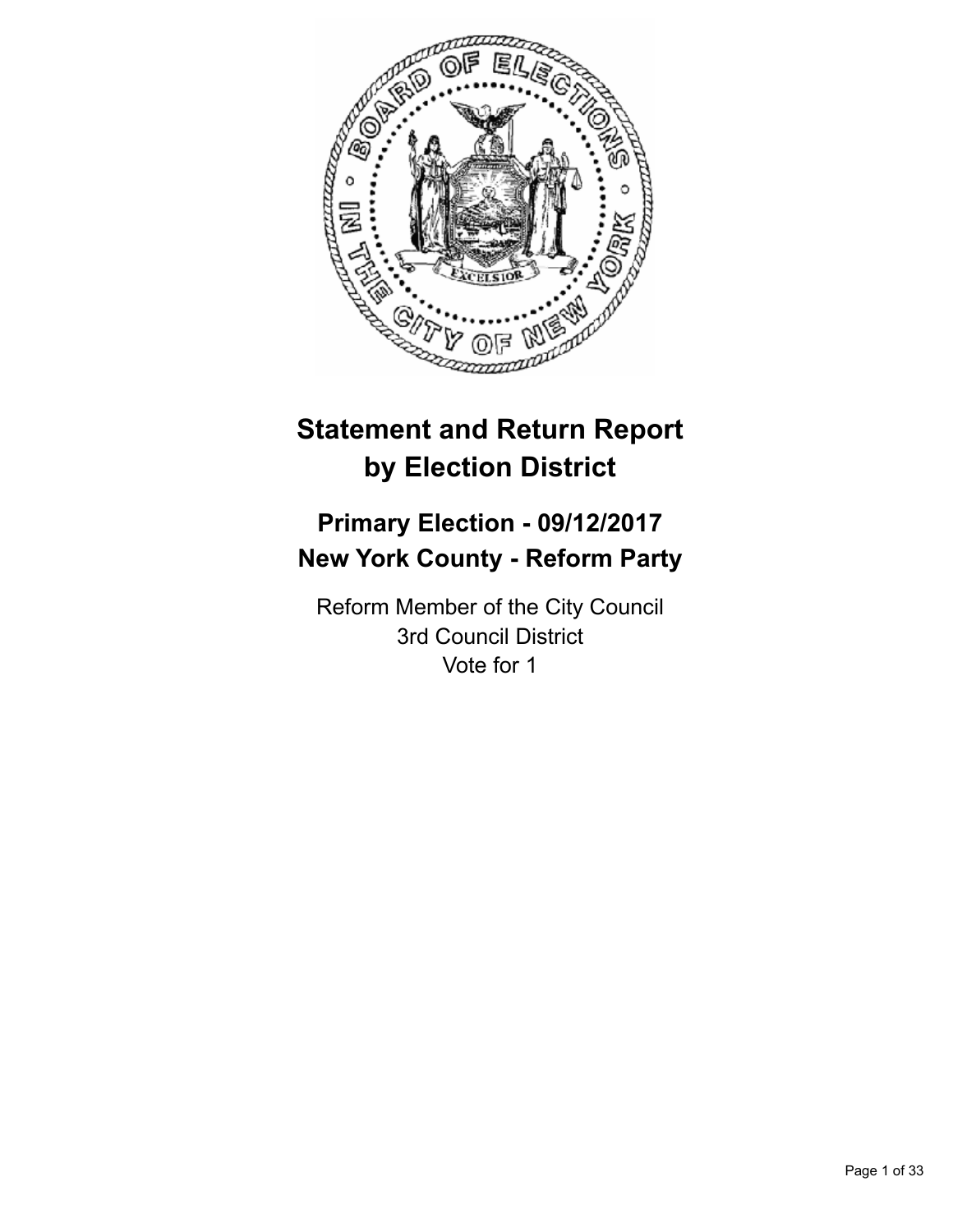

## **040/66 COMBINED into: 042/66**

#### **041/66**

| PUBLIC COUNTER                                           |          |
|----------------------------------------------------------|----------|
| MANUALLY COUNTED EMERGENCY                               | 0        |
| ABSENTEE / MILITARY                                      | 0        |
| AFFIDAVIT                                                | $\Omega$ |
| <b>Total Ballots</b>                                     |          |
| Less - Inapplicable Federal/Special Presidential Ballots | $\Omega$ |
| <b>Total Applicable Ballots</b>                          |          |
| COREY JOHNSON (WRITE-IN)                                 |          |
| <b>Total Votes</b>                                       |          |

#### **042/66**

| <b>Total Applicable Ballots</b>                          | 0            |
|----------------------------------------------------------|--------------|
| Less - Inapplicable Federal/Special Presidential Ballots | $\Omega$     |
| <b>Total Ballots</b>                                     | 0            |
| AFFIDAVIT                                                | 0            |
| ABSENTEE / MILITARY                                      | $\Omega$     |
| MANUALLY COUNTED EMERGENCY                               | $\mathbf{0}$ |
| PUBLIC COUNTER                                           | 0            |
|                                                          |              |

## **044/66**

| <b>PUBLIC COUNTER</b>                                    |          |
|----------------------------------------------------------|----------|
| MANUALLY COUNTED EMERGENCY                               |          |
| ABSENTEE / MILITARY                                      | 0        |
| AFFIDAVIT                                                | $\Omega$ |
| <b>Total Ballots</b>                                     |          |
| Less - Inapplicable Federal/Special Presidential Ballots |          |
| <b>Total Applicable Ballots</b>                          |          |
| Unrecorded                                               |          |

| <b>Total Applicable Ballots</b>                          | 0        |
|----------------------------------------------------------|----------|
| Less - Inapplicable Federal/Special Presidential Ballots | $\Omega$ |
| <b>Total Ballots</b>                                     | $\bf{0}$ |
| AFFIDAVIT                                                | 0        |
| ABSENTEE / MILITARY                                      | 0        |
| MANUALLY COUNTED EMERGENCY                               | 0        |
| <b>PUBLIC COUNTER</b>                                    |          |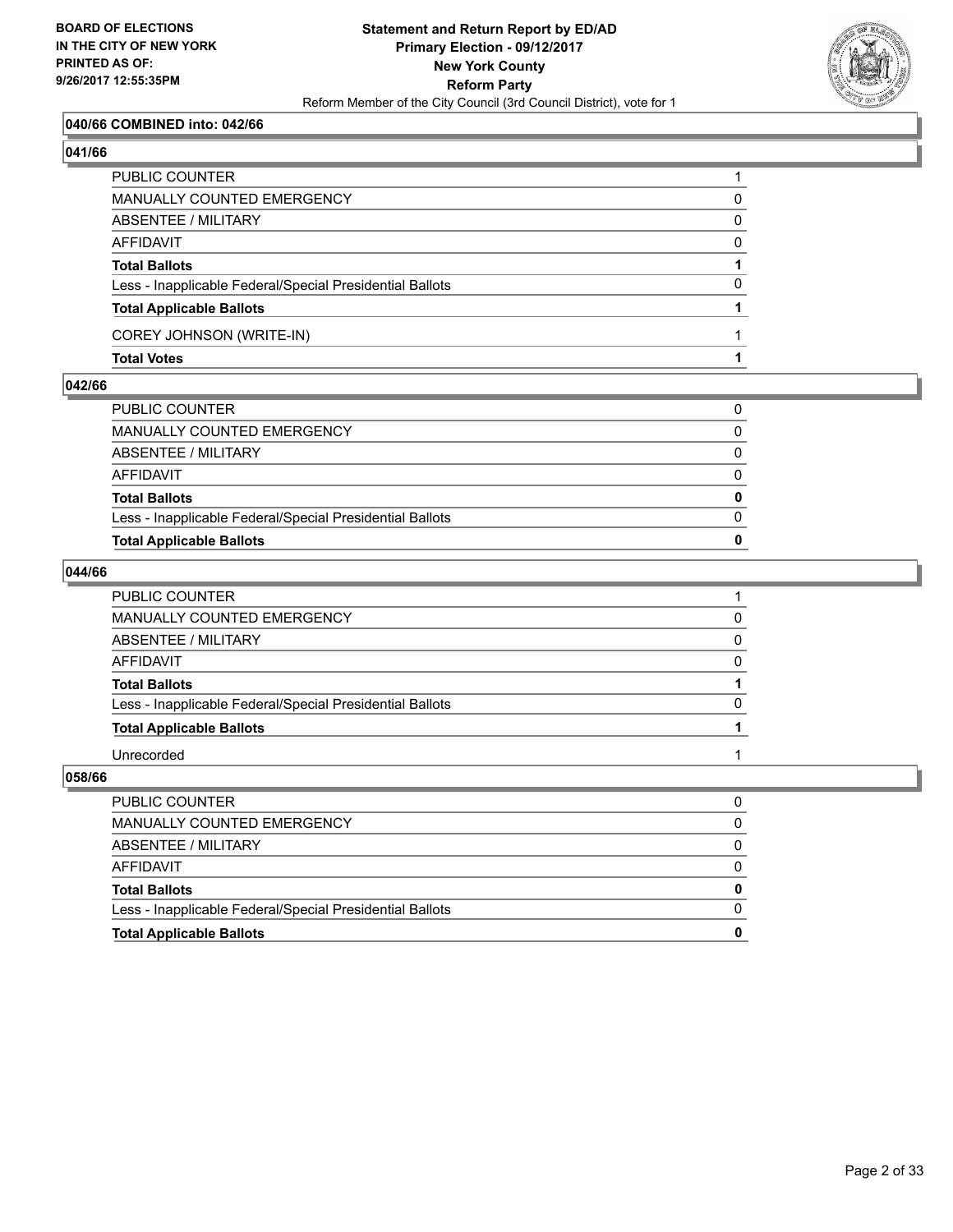

| PUBLIC COUNTER                                           |              |
|----------------------------------------------------------|--------------|
| MANUALLY COUNTED EMERGENCY                               | 0            |
| ABSENTEE / MILITARY                                      | $\mathbf{0}$ |
| AFFIDAVIT                                                | $\Omega$     |
| <b>Total Ballots</b>                                     |              |
| Less - Inapplicable Federal/Special Presidential Ballots | $\Omega$     |
| <b>Total Applicable Ballots</b>                          |              |
| JOSEPH SASSON (WRITE-IN)                                 |              |
| <b>Total Votes</b>                                       |              |

#### **060/66**

| <b>Total Applicable Ballots</b>                          | $\bf{0}$     |
|----------------------------------------------------------|--------------|
| Less - Inapplicable Federal/Special Presidential Ballots | $\Omega$     |
| <b>Total Ballots</b>                                     | $\bf{0}$     |
| AFFIDAVIT                                                | 0            |
| ABSENTEE / MILITARY                                      | $\Omega$     |
| MANUALLY COUNTED EMERGENCY                               | $\mathbf{0}$ |
| PUBLIC COUNTER                                           | 0            |
|                                                          |              |

#### **061/66**

| <b>Total Applicable Ballots</b>                          | 0            |
|----------------------------------------------------------|--------------|
| Less - Inapplicable Federal/Special Presidential Ballots | $\Omega$     |
| <b>Total Ballots</b>                                     | $\bf{0}$     |
| AFFIDAVIT                                                | $\Omega$     |
| ABSENTEE / MILITARY                                      | $\Omega$     |
| MANUALLY COUNTED EMERGENCY                               | $\mathbf{0}$ |
| PUBLIC COUNTER                                           |              |
|                                                          |              |

## **062/66**

| PUBLIC COUNTER                                           | 0            |
|----------------------------------------------------------|--------------|
| MANUALLY COUNTED EMERGENCY                               | 0            |
| ABSENTEE / MILITARY                                      | $\Omega$     |
| AFFIDAVIT                                                | $\Omega$     |
| <b>Total Ballots</b>                                     | $\mathbf{0}$ |
| Less - Inapplicable Federal/Special Presidential Ballots | $\Omega$     |
| <b>Total Applicable Ballots</b>                          | 0            |
|                                                          |              |

| PUBLIC COUNTER                                           |   |
|----------------------------------------------------------|---|
| MANUALLY COUNTED EMERGENCY                               | 0 |
| ABSENTEE / MILITARY                                      | 0 |
| AFFIDAVIT                                                | 0 |
| <b>Total Ballots</b>                                     |   |
| Less - Inapplicable Federal/Special Presidential Ballots |   |
| <b>Total Applicable Ballots</b>                          |   |
| Unrecorded                                               |   |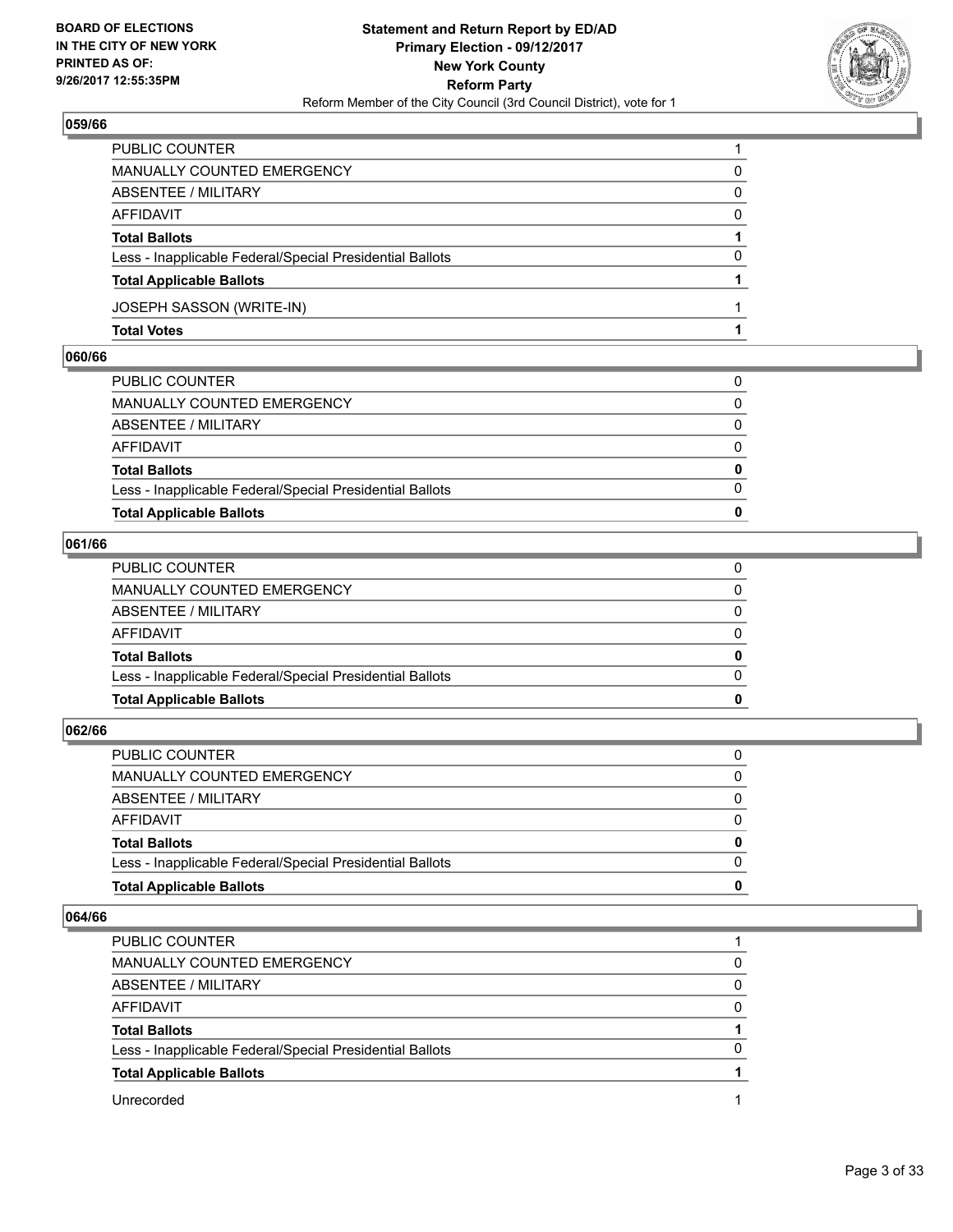

| PUBLIC COUNTER                                           |   |
|----------------------------------------------------------|---|
| <b>MANUALLY COUNTED EMERGENCY</b>                        |   |
| <b>ABSENTEE / MILITARY</b>                               |   |
| AFFIDAVIT                                                |   |
| <b>Total Ballots</b>                                     | ּ |
| Less - Inapplicable Federal/Special Presidential Ballots |   |
| <b>Total Applicable Ballots</b>                          |   |
| Unrecorded                                               |   |

## **067/66**

| <b>Total Applicable Ballots</b>                          | $\bf{0}$     |
|----------------------------------------------------------|--------------|
| Less - Inapplicable Federal/Special Presidential Ballots | $\Omega$     |
| <b>Total Ballots</b>                                     | $\mathbf{0}$ |
| AFFIDAVIT                                                | $\Omega$     |
| ABSENTEE / MILITARY                                      | $\mathbf{0}$ |
| MANUALLY COUNTED EMERGENCY                               | 0            |
| PUBLIC COUNTER                                           |              |

## **068/66**

| <b>Total Applicable Ballots</b>                          | 0            |
|----------------------------------------------------------|--------------|
| Less - Inapplicable Federal/Special Presidential Ballots | $\Omega$     |
| <b>Total Ballots</b>                                     | $\mathbf{0}$ |
| AFFIDAVIT                                                | $\Omega$     |
| ABSENTEE / MILITARY                                      | $\mathbf{0}$ |
| MANUALLY COUNTED EMERGENCY                               | 0            |
| PUBLIC COUNTER                                           |              |

#### **069/66**

| <b>Total Applicable Ballots</b>                          | 0        |
|----------------------------------------------------------|----------|
| Less - Inapplicable Federal/Special Presidential Ballots | 0        |
| <b>Total Ballots</b>                                     | 0        |
| AFFIDAVIT                                                | 0        |
| ABSENTEE / MILITARY                                      | $\Omega$ |
| MANUALLY COUNTED EMERGENCY                               | 0        |
| <b>PUBLIC COUNTER</b>                                    |          |

| <b>PUBLIC COUNTER</b>                                    |   |
|----------------------------------------------------------|---|
| MANUALLY COUNTED EMERGENCY                               |   |
| ABSENTEE / MILITARY                                      |   |
| AFFIDAVIT                                                |   |
| <b>Total Ballots</b>                                     | 0 |
| Less - Inapplicable Federal/Special Presidential Ballots |   |
| <b>Total Applicable Ballots</b>                          | o |
|                                                          |   |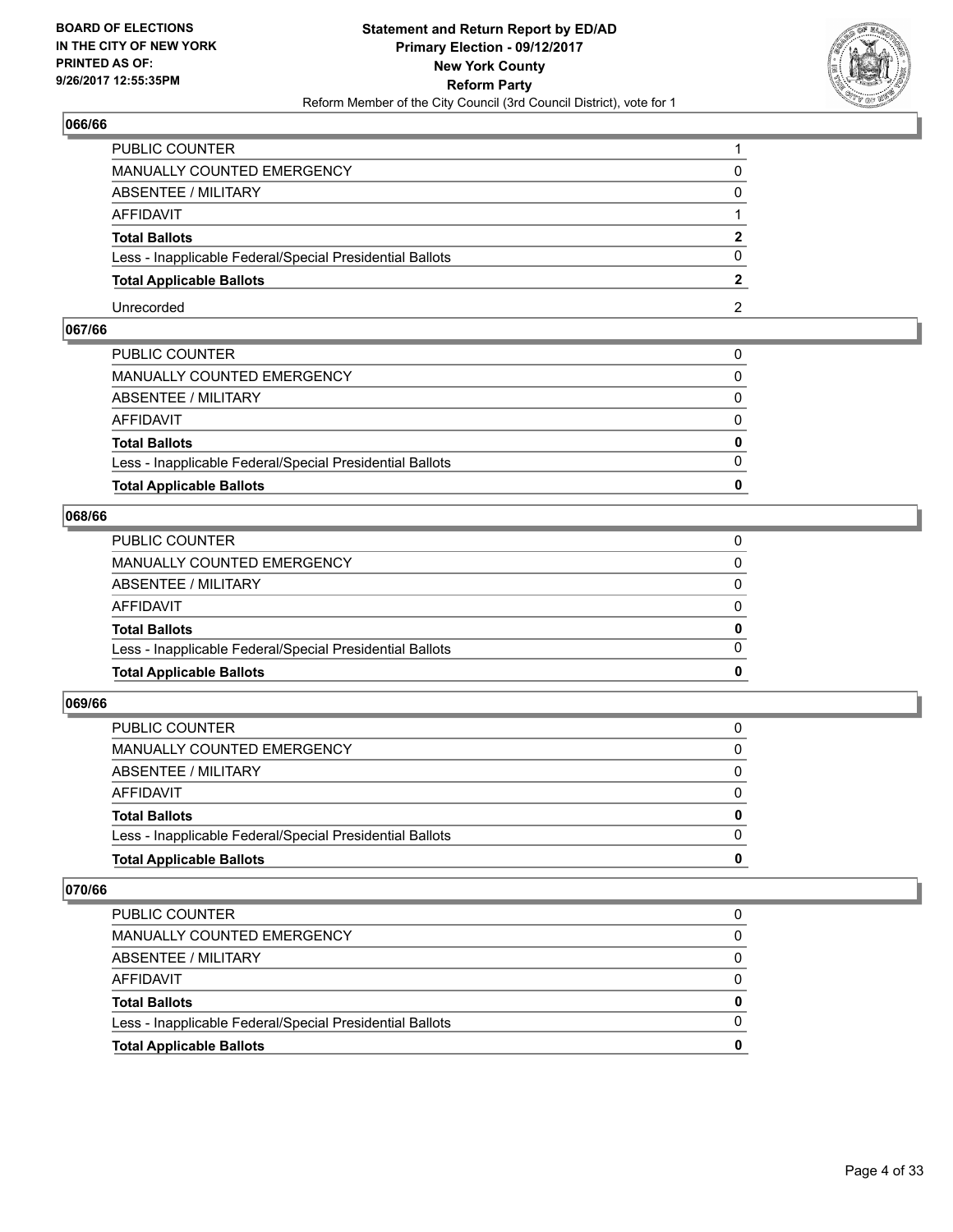

| PUBLIC COUNTER                                           |          |
|----------------------------------------------------------|----------|
| MANUALLY COUNTED EMERGENCY                               |          |
| ABSENTEE / MILITARY                                      | 0        |
| AFFIDAVIT                                                | $\Omega$ |
| <b>Total Ballots</b>                                     |          |
| Less - Inapplicable Federal/Special Presidential Ballots | 0        |
| <b>Total Applicable Ballots</b>                          |          |
| Unrecorded                                               |          |

## **072/66**

| PUBLIC COUNTER                                           |          |
|----------------------------------------------------------|----------|
| MANUALLY COUNTED EMERGENCY                               | 0        |
| ABSENTEE / MILITARY                                      | $\Omega$ |
| AFFIDAVIT                                                | $\Omega$ |
| <b>Total Ballots</b>                                     |          |
| Less - Inapplicable Federal/Special Presidential Ballots | $\Omega$ |
| <b>Total Applicable Ballots</b>                          |          |
| Unrecorded                                               |          |

# **073/66**

| MANUALLY COUNTED EMERGENCY<br>$\Omega$<br>ABSENTEE / MILITARY<br>0<br>AFFIDAVIT<br>$\Omega$<br><b>Total Ballots</b><br>$\Omega$<br>Less - Inapplicable Federal/Special Presidential Ballots<br><b>Total Applicable Ballots</b><br>Unrecorded | PUBLIC COUNTER |  |
|----------------------------------------------------------------------------------------------------------------------------------------------------------------------------------------------------------------------------------------------|----------------|--|
|                                                                                                                                                                                                                                              |                |  |
|                                                                                                                                                                                                                                              |                |  |
|                                                                                                                                                                                                                                              |                |  |
|                                                                                                                                                                                                                                              |                |  |
|                                                                                                                                                                                                                                              |                |  |
|                                                                                                                                                                                                                                              |                |  |
|                                                                                                                                                                                                                                              |                |  |

| <b>Total Applicable Ballots</b>                          | $\Omega$     |
|----------------------------------------------------------|--------------|
| Less - Inapplicable Federal/Special Presidential Ballots | $\Omega$     |
| <b>Total Ballots</b>                                     | $\mathbf{0}$ |
| AFFIDAVIT                                                | $\Omega$     |
| ABSENTEE / MILITARY                                      | $\mathbf{0}$ |
| MANUALLY COUNTED EMERGENCY                               | $\mathbf{0}$ |
| PUBLIC COUNTER                                           |              |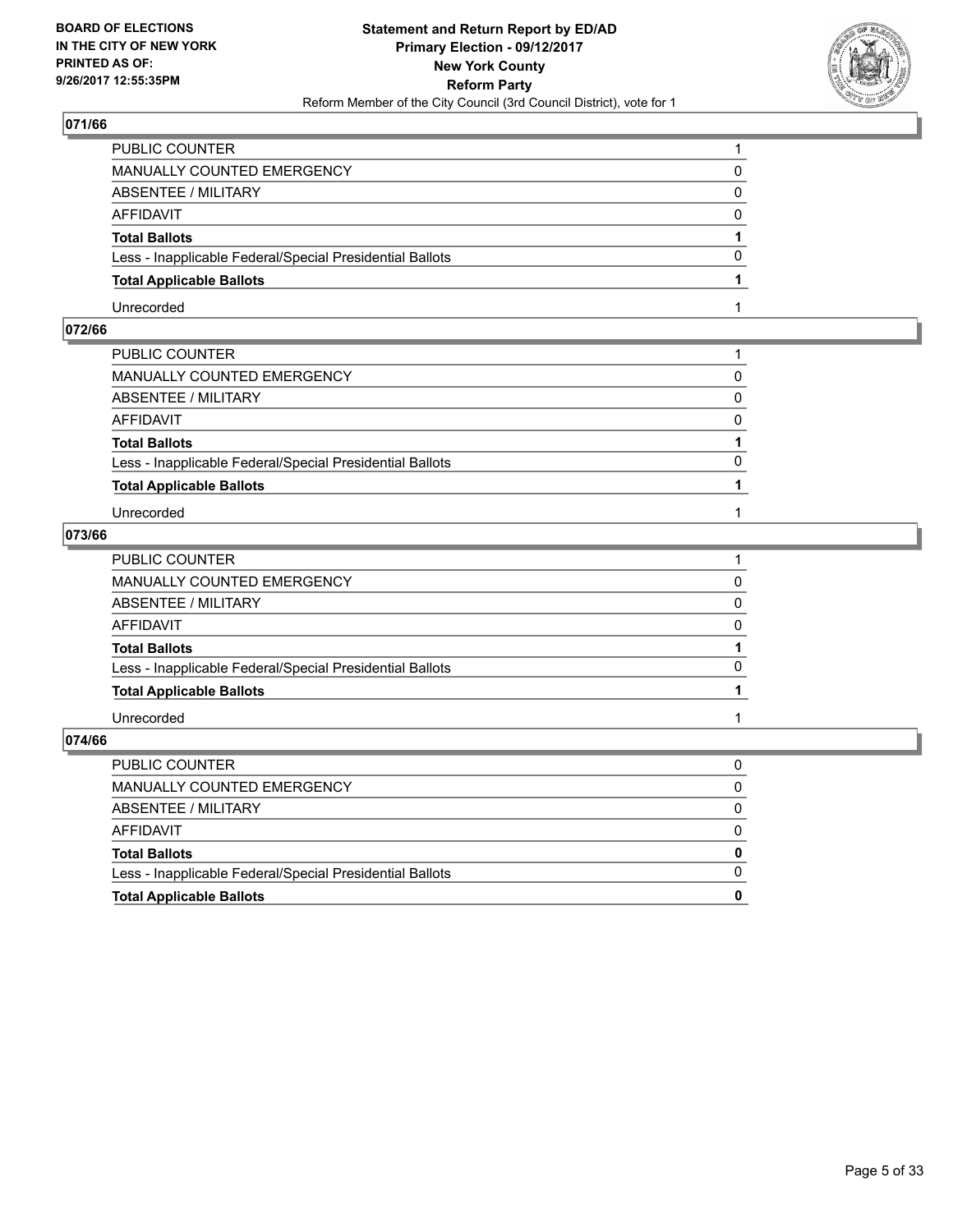

| PUBLIC COUNTER                                           | 2            |
|----------------------------------------------------------|--------------|
| MANUALLY COUNTED EMERGENCY                               | 0            |
| <b>ABSENTEE / MILITARY</b>                               | 0            |
| <b>AFFIDAVIT</b>                                         | 0            |
| <b>Total Ballots</b>                                     | $\mathbf{2}$ |
| Less - Inapplicable Federal/Special Presidential Ballots | 0            |
| <b>Total Applicable Ballots</b>                          | $\mathbf{2}$ |
| <b>KELLY RIPPA (WRITE-IN)</b>                            |              |
| <b>Total Votes</b>                                       |              |
| Unrecorded                                               |              |

#### **076/66**

| <b>Total Applicable Ballots</b>                          |          |
|----------------------------------------------------------|----------|
| Less - Inapplicable Federal/Special Presidential Ballots | 0        |
| <b>Total Ballots</b>                                     | 0        |
| AFFIDAVIT                                                | 0        |
| ABSENTEE / MILITARY                                      | $\Omega$ |
| MANUALLY COUNTED EMERGENCY                               | 0        |
| PUBLIC COUNTER                                           | 0        |
|                                                          |          |

## **077/66**

| <b>Total Applicable Ballots</b>                          |  |
|----------------------------------------------------------|--|
| Less - Inapplicable Federal/Special Presidential Ballots |  |
| <b>Total Ballots</b>                                     |  |
| AFFIDAVIT                                                |  |
| ABSENTEE / MILITARY                                      |  |
| MANUALLY COUNTED EMERGENCY                               |  |
| PUBLIC COUNTER                                           |  |

## **078/66**

| PUBLIC COUNTER                                           |              |
|----------------------------------------------------------|--------------|
| MANUALLY COUNTED EMERGENCY                               | 0            |
| ABSENTEE / MILITARY                                      | $\Omega$     |
| AFFIDAVIT                                                | 0            |
| <b>Total Ballots</b>                                     |              |
| Less - Inapplicable Federal/Special Presidential Ballots | <sup>0</sup> |
| <b>Total Applicable Ballots</b>                          |              |
| Unrecorded                                               |              |

| <b>PUBLIC COUNTER</b>                                    |   |
|----------------------------------------------------------|---|
| MANUALLY COUNTED EMERGENCY                               | 0 |
| ABSENTEE / MILITARY                                      | 0 |
| AFFIDAVIT                                                | 0 |
| <b>Total Ballots</b>                                     |   |
| Less - Inapplicable Federal/Special Presidential Ballots | O |
| <b>Total Applicable Ballots</b>                          |   |
| Unrecorded                                               |   |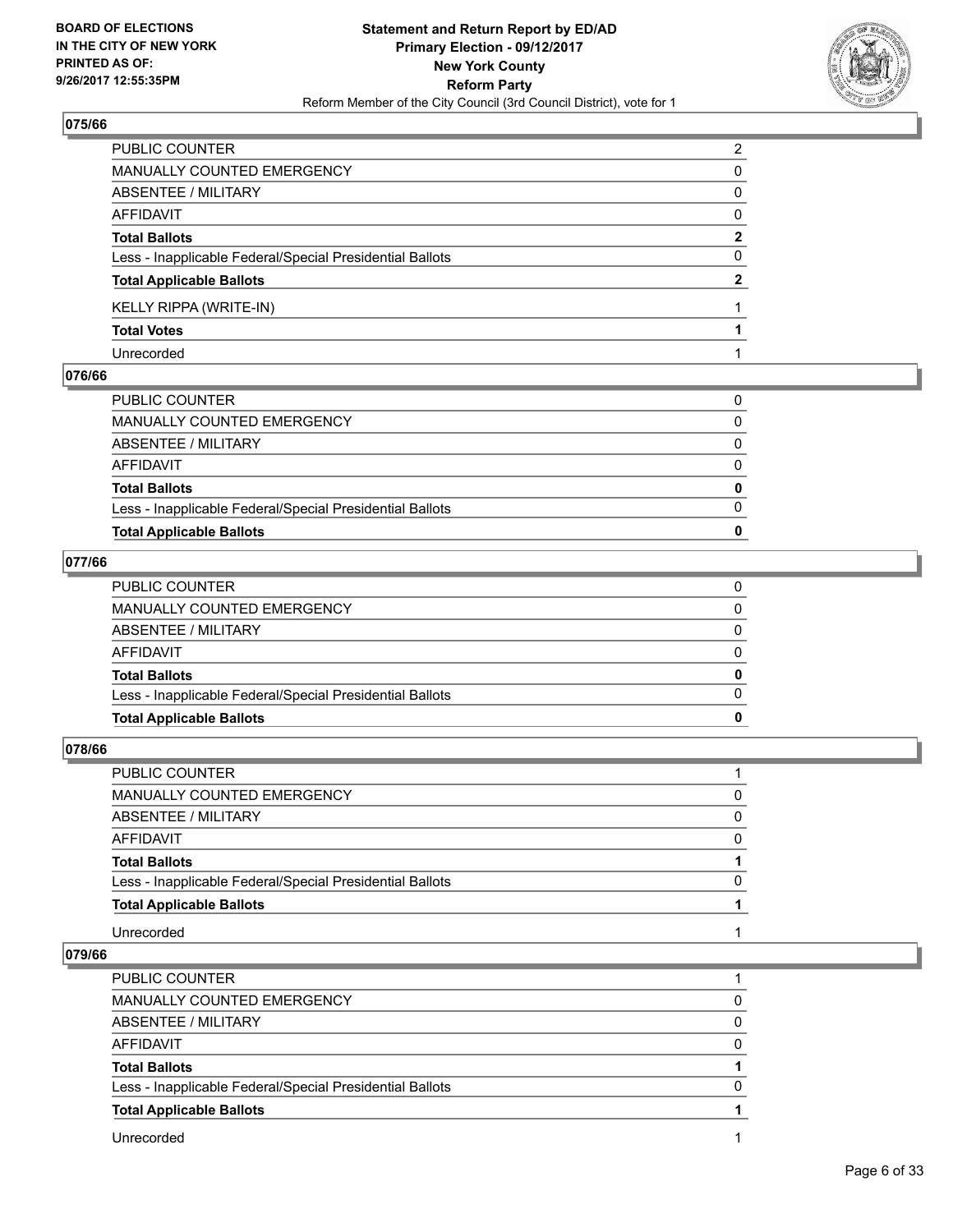

| PUBLIC COUNTER                                           |   |
|----------------------------------------------------------|---|
| MANUALLY COUNTED EMERGENCY                               | 0 |
| ABSENTEE / MILITARY                                      | 0 |
| AFFIDAVIT                                                | 0 |
| <b>Total Ballots</b>                                     |   |
| Less - Inapplicable Federal/Special Presidential Ballots | 0 |
| <b>Total Applicable Ballots</b>                          |   |
| Unrecorded                                               |   |

## **081/66**

| <b>Total Applicable Ballots</b>                          | 0            |
|----------------------------------------------------------|--------------|
| Less - Inapplicable Federal/Special Presidential Ballots | $\Omega$     |
| <b>Total Ballots</b>                                     | $\mathbf{0}$ |
| AFFIDAVIT                                                | $\Omega$     |
| ABSENTEE / MILITARY                                      | $\mathbf{0}$ |
| MANUALLY COUNTED EMERGENCY                               | 0            |
| PUBLIC COUNTER                                           |              |

## **082/66**

| PUBLIC COUNTER                                           |          |
|----------------------------------------------------------|----------|
| MANUALLY COUNTED EMERGENCY                               | 0        |
| ABSENTEE / MILITARY                                      | $\Omega$ |
| AFFIDAVIT                                                | $\Omega$ |
| <b>Total Ballots</b>                                     |          |
| Less - Inapplicable Federal/Special Presidential Ballots | $\Omega$ |
| <b>Total Applicable Ballots</b>                          |          |
| Unrecorded                                               |          |

| PUBLIC COUNTER                                           |              |
|----------------------------------------------------------|--------------|
| MANUALLY COUNTED EMERGENCY                               | 0            |
| ABSENTEE / MILITARY                                      | $\mathbf{0}$ |
| AFFIDAVIT                                                | $\Omega$     |
| <b>Total Ballots</b>                                     |              |
| Less - Inapplicable Federal/Special Presidential Ballots | $\Omega$     |
| <b>Total Applicable Ballots</b>                          |              |
| UNATTRIBUTABLE WRITE-IN (WRITE-IN)                       |              |
| <b>Total Votes</b>                                       |              |
|                                                          |              |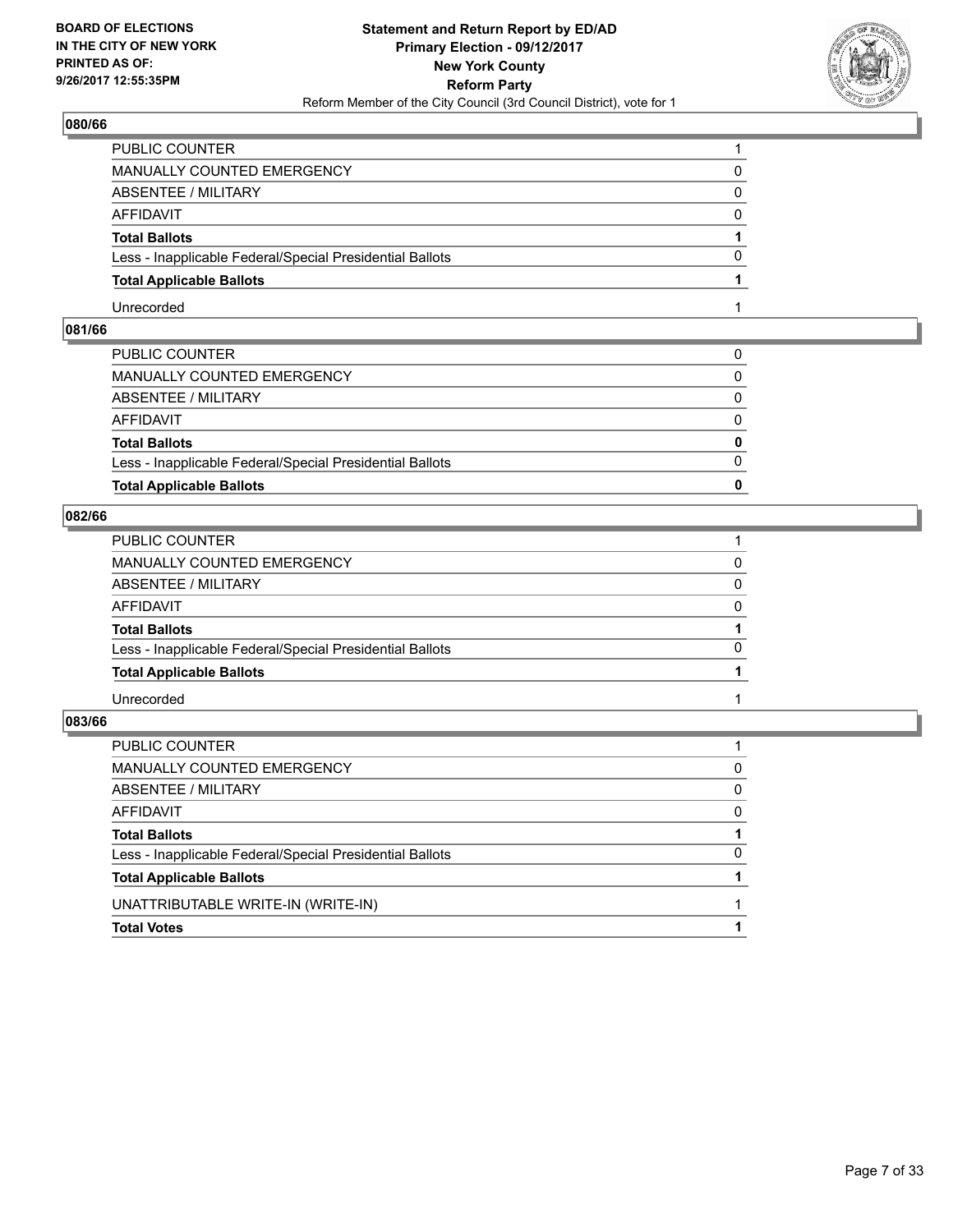

| PUBLIC COUNTER                                           |          |
|----------------------------------------------------------|----------|
| MANUALLY COUNTED EMERGENCY                               | 0        |
| ABSENTEE / MILITARY                                      | 0        |
| AFFIDAVIT                                                | $\Omega$ |
| <b>Total Ballots</b>                                     |          |
| Less - Inapplicable Federal/Special Presidential Ballots | 0        |
| <b>Total Applicable Ballots</b>                          |          |
| UNATTRIBUTABLE WRITE-IN (WRITE-IN)                       |          |
| <b>Total Votes</b>                                       |          |

#### **085/66**

| PUBLIC COUNTER                                           |          |
|----------------------------------------------------------|----------|
| MANUALLY COUNTED EMERGENCY                               | $\Omega$ |
| ABSENTEE / MILITARY                                      | $\Omega$ |
| AFFIDAVIT                                                | $\Omega$ |
| <b>Total Ballots</b>                                     |          |
| Less - Inapplicable Federal/Special Presidential Ballots | 0        |
| <b>Total Applicable Ballots</b>                          |          |
| DASHIA IMPERIALE (WRITE-IN)                              |          |
| <b>Total Votes</b>                                       |          |
|                                                          |          |

## **086/66**

| PUBLIC COUNTER                                           | 2              |
|----------------------------------------------------------|----------------|
| MANUALLY COUNTED EMERGENCY                               | 0              |
| ABSENTEE / MILITARY                                      | 0              |
| AFFIDAVIT                                                | 0              |
| <b>Total Ballots</b>                                     | 2              |
| Less - Inapplicable Federal/Special Presidential Ballots |                |
| <b>Total Applicable Ballots</b>                          | $\overline{2}$ |
| Unrecorded                                               | $\mathcal{P}$  |

**087/66** 

| PUBLIC COUNTER                                           |  |
|----------------------------------------------------------|--|
| MANUALLY COUNTED EMERGENCY                               |  |
| ABSENTEE / MILITARY                                      |  |
| AFFIDAVIT                                                |  |
| <b>Total Ballots</b>                                     |  |
| Less - Inapplicable Federal/Special Presidential Ballots |  |
| <b>Total Applicable Ballots</b>                          |  |

| <b>Total Applicable Ballots</b>                          | 0        |
|----------------------------------------------------------|----------|
| Less - Inapplicable Federal/Special Presidential Ballots | $\Omega$ |
| <b>Total Ballots</b>                                     | $\bf{0}$ |
| <b>AFFIDAVIT</b>                                         | 0        |
| ABSENTEE / MILITARY                                      | $\Omega$ |
| <b>MANUALLY COUNTED EMERGENCY</b>                        | 0        |
| PUBLIC COUNTER                                           |          |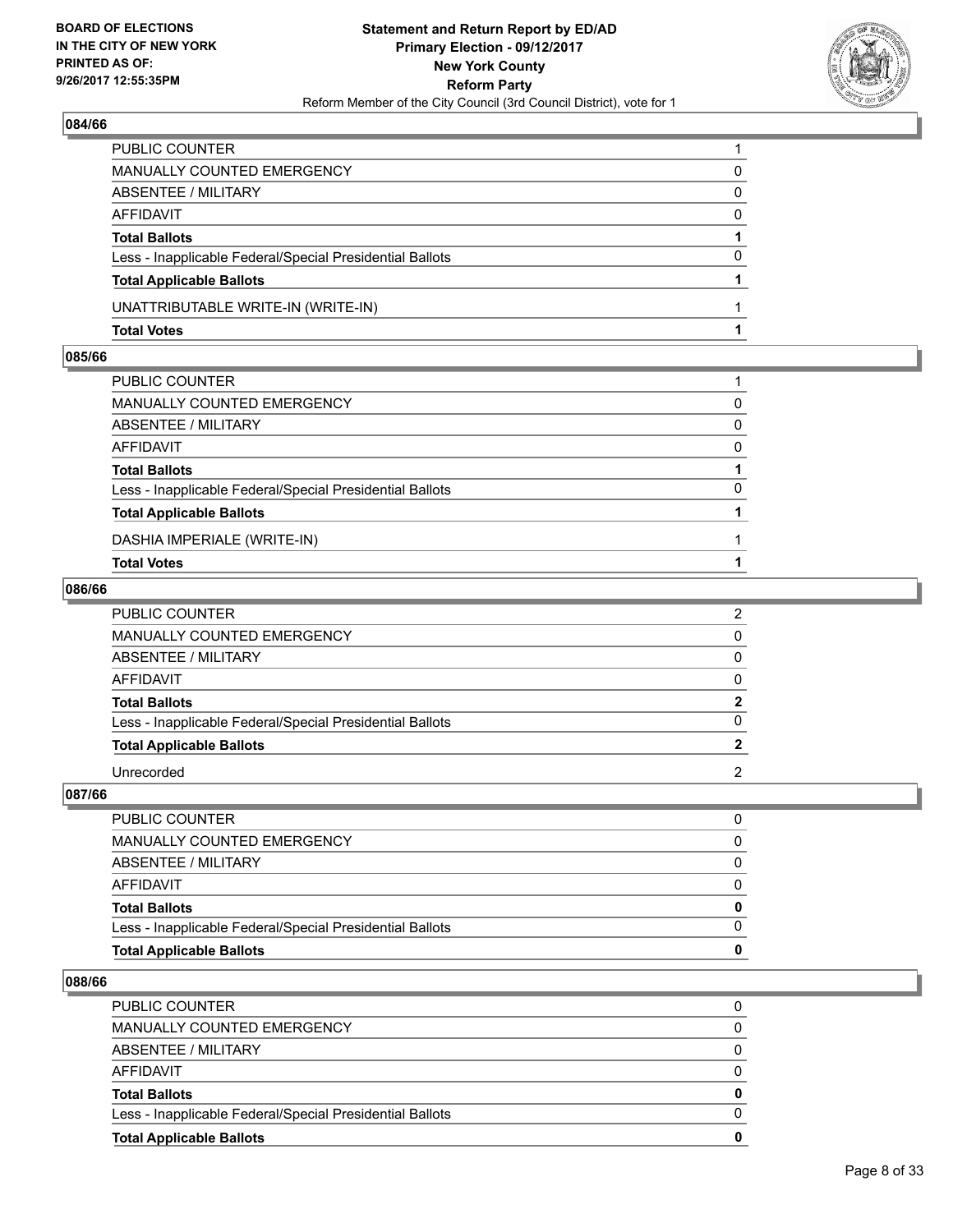

| <b>Total Applicable Ballots</b>                          | n        |
|----------------------------------------------------------|----------|
| Less - Inapplicable Federal/Special Presidential Ballots | $\Omega$ |
| <b>Total Ballots</b>                                     | $\bf{0}$ |
| AFFIDAVIT                                                | $\Omega$ |
| <b>ABSENTEE / MILITARY</b>                               | $\Omega$ |
| MANUALLY COUNTED EMERGENCY                               | 0        |
| PUBLIC COUNTER                                           | 0        |

#### **090/66**

| <b>Total Applicable Ballots</b>                          | 0        |
|----------------------------------------------------------|----------|
| Less - Inapplicable Federal/Special Presidential Ballots | $\Omega$ |
| <b>Total Ballots</b>                                     | 0        |
| AFFIDAVIT                                                | $\Omega$ |
| <b>ABSENTEE / MILITARY</b>                               | 0        |
| MANUALLY COUNTED EMERGENCY                               | 0        |
| PUBLIC COUNTER                                           |          |

#### **092/66 COMBINED into: 070/66**

#### **093/66 COMBINED into: 058/66**

#### **095/66 COMBINED into: 058/66**

#### **096/66**

| <b>Total Applicable Ballots</b>                          | 0            |
|----------------------------------------------------------|--------------|
| Less - Inapplicable Federal/Special Presidential Ballots | $\Omega$     |
| <b>Total Ballots</b>                                     | $\mathbf 0$  |
| AFFIDAVIT                                                | $\mathbf{0}$ |
| ABSENTEE / MILITARY                                      | $\Omega$     |
| MANUALLY COUNTED EMERGENCY                               | $\Omega$     |
| PUBLIC COUNTER                                           |              |

| PUBLIC COUNTER                                           |              |
|----------------------------------------------------------|--------------|
| MANUALLY COUNTED EMERGENCY                               | 0            |
| ABSENTEE / MILITARY                                      |              |
| AFFIDAVIT                                                | 0            |
| <b>Total Ballots</b>                                     |              |
| Less - Inapplicable Federal/Special Presidential Ballots | <sup>0</sup> |
| <b>Total Applicable Ballots</b>                          |              |
| Unrecorded                                               |              |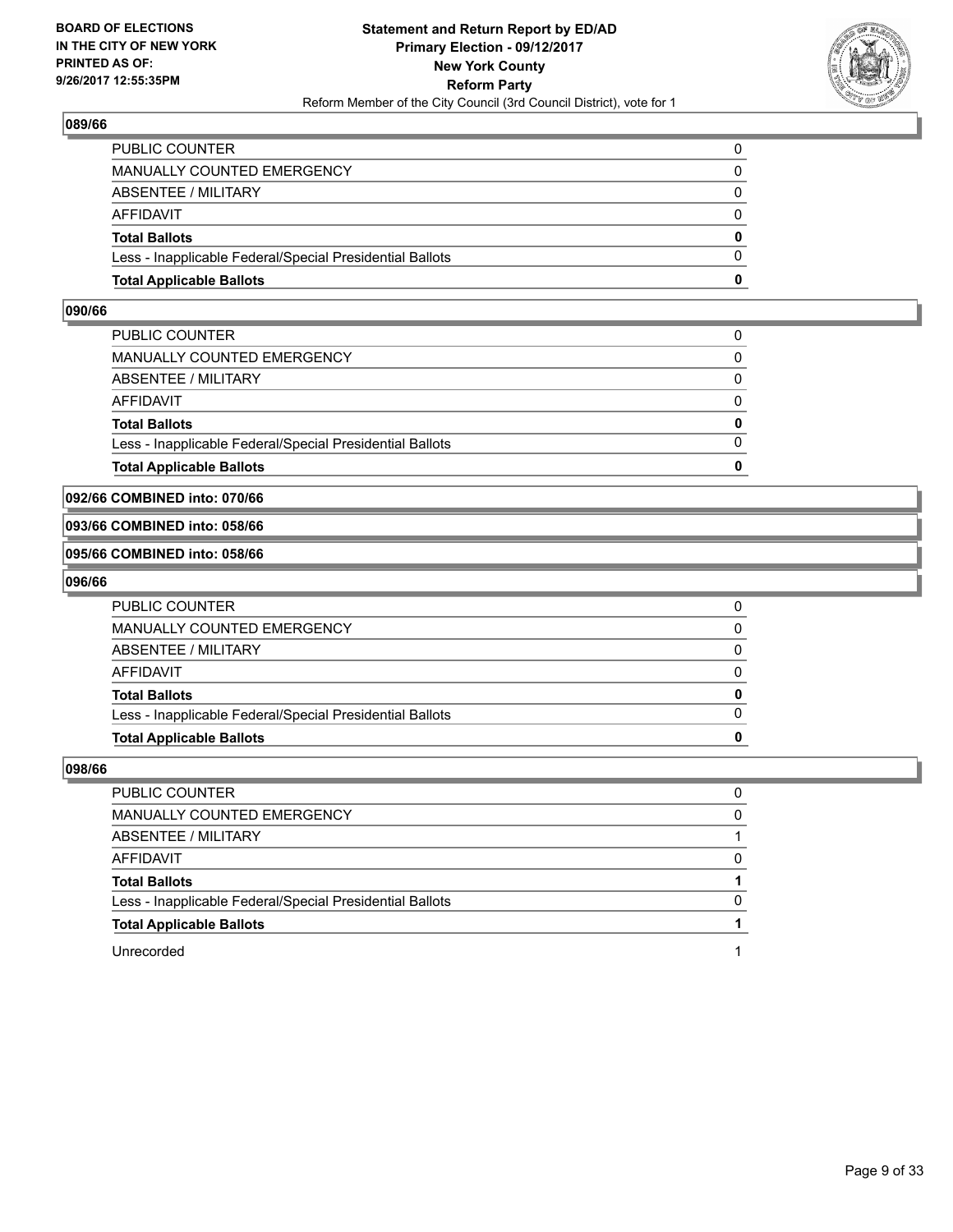

| PUBLIC COUNTER                                           |          |
|----------------------------------------------------------|----------|
| MANUALLY COUNTED EMERGENCY                               |          |
| ABSENTEE / MILITARY                                      | 0        |
| AFFIDAVIT                                                | $\Omega$ |
| <b>Total Ballots</b>                                     |          |
| Less - Inapplicable Federal/Special Presidential Ballots | $\Omega$ |
| <b>Total Applicable Ballots</b>                          |          |
| Unrecorded                                               |          |

## **002/67**

| PUBLIC COUNTER                                           |              |
|----------------------------------------------------------|--------------|
| MANUALLY COUNTED EMERGENCY                               | 0            |
| ABSENTEE / MILITARY                                      | 0            |
| AFFIDAVIT                                                | 0            |
| Total Ballots                                            |              |
| Less - Inapplicable Federal/Special Presidential Ballots | 0            |
| <b>Total Applicable Ballots</b>                          |              |
| COREY JOHNSON (WRITE-IN)                                 |              |
| DEBI ROSE (WRITE-IN)                                     |              |
| <b>Total Votes</b>                                       | $\mathbf{2}$ |
| Unrecorded                                               | 5            |

## **003/67**

| PUBLIC COUNTER                                           |  |
|----------------------------------------------------------|--|
| MANUALLY COUNTED EMERGENCY                               |  |
| ABSENTEE / MILITARY                                      |  |
| AFFIDAVIT                                                |  |
| <b>Total Ballots</b>                                     |  |
| Less - Inapplicable Federal/Special Presidential Ballots |  |
| <b>Total Applicable Ballots</b>                          |  |

| <b>PUBLIC COUNTER</b>                                    |  |
|----------------------------------------------------------|--|
| <b>MANUALLY COUNTED EMERGENCY</b>                        |  |
| ABSENTEE / MILITARY                                      |  |
| AFFIDAVIT                                                |  |
| <b>Total Ballots</b>                                     |  |
| Less - Inapplicable Federal/Special Presidential Ballots |  |
| <b>Total Applicable Ballots</b>                          |  |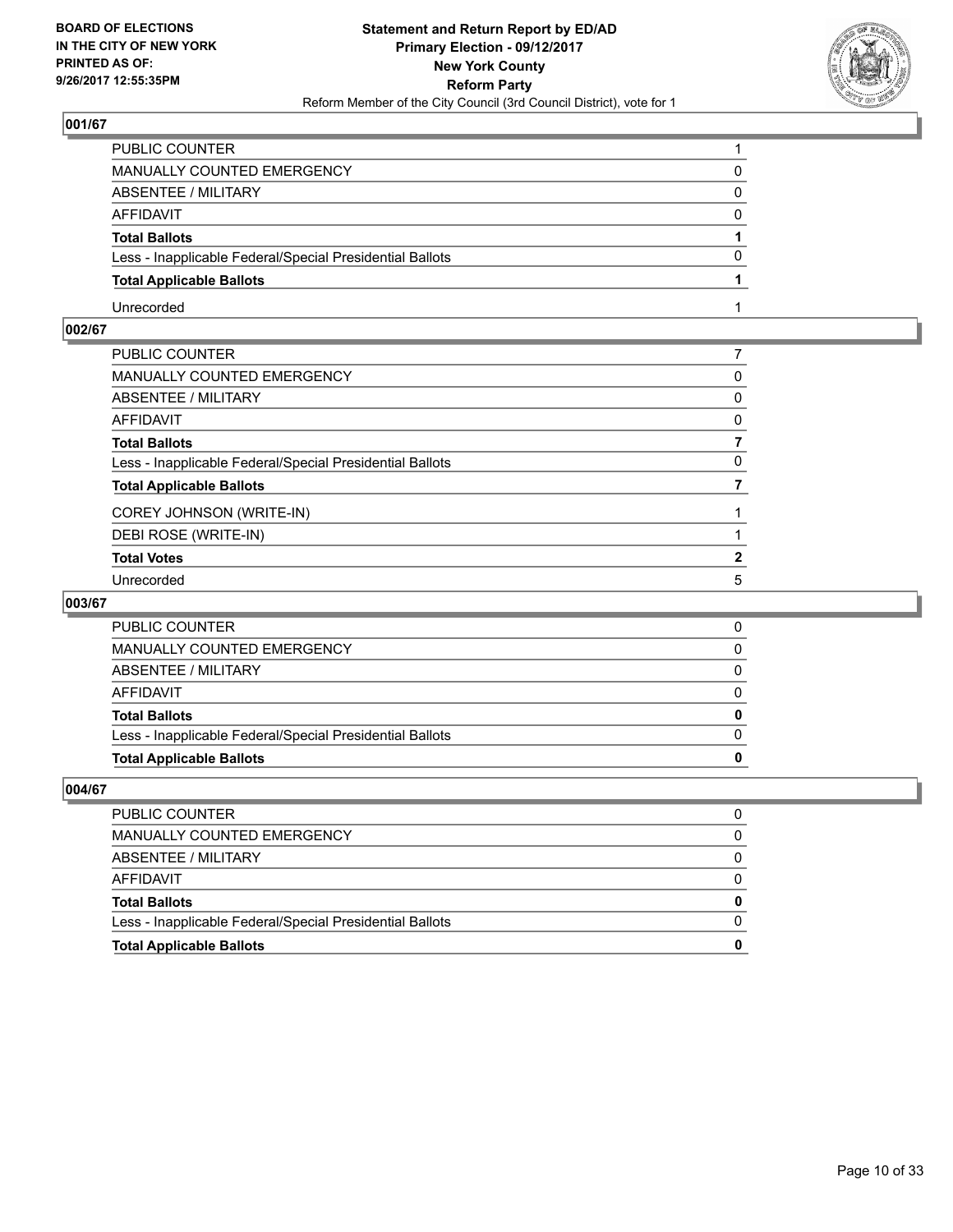

| PUBLIC COUNTER                                           |          |
|----------------------------------------------------------|----------|
| <b>MANUALLY COUNTED EMERGENCY</b>                        | 0        |
| <b>ABSENTEE / MILITARY</b>                               | 0        |
| <b>AFFIDAVIT</b>                                         | $\Omega$ |
| <b>Total Ballots</b>                                     |          |
| Less - Inapplicable Federal/Special Presidential Ballots | 0        |
| <b>Total Applicable Ballots</b>                          |          |
| LETITIA JAMES (WRITE-IN)                                 |          |
| <b>Total Votes</b>                                       |          |

#### **006/67**

| <b>Total Applicable Ballots</b>                          | 0            |
|----------------------------------------------------------|--------------|
| Less - Inapplicable Federal/Special Presidential Ballots | $\Omega$     |
| <b>Total Ballots</b>                                     | $\mathbf{0}$ |
| AFFIDAVIT                                                | $\Omega$     |
| ABSENTEE / MILITARY                                      | $\Omega$     |
| MANUALLY COUNTED EMERGENCY                               | 0            |
| PUBLIC COUNTER                                           | 0            |

## **008/67**

| PUBLIC COUNTER                                           |                |
|----------------------------------------------------------|----------------|
| MANUALLY COUNTED EMERGENCY                               | 0              |
| ABSENTEE / MILITARY                                      |                |
| AFFIDAVIT                                                | 0              |
| Total Ballots                                            | $\overline{2}$ |
| Less - Inapplicable Federal/Special Presidential Ballots | 0              |
| <b>Total Applicable Ballots</b>                          | $\mathbf{2}$   |
| UNATTRIBUTABLE WRITE-IN (WRITE-IN)                       |                |
| <b>Total Votes</b>                                       |                |
| Unrecorded                                               |                |
|                                                          |                |

| <b>Total Applicable Ballots</b>                          |          |
|----------------------------------------------------------|----------|
| Less - Inapplicable Federal/Special Presidential Ballots | $\Omega$ |
| Total Ballots                                            | 0        |
| AFFIDAVIT                                                | 0        |
| ABSENTEE / MILITARY                                      | 0        |
| MANUALLY COUNTED EMERGENCY                               | 0        |
| PUBLIC COUNTER                                           | 0        |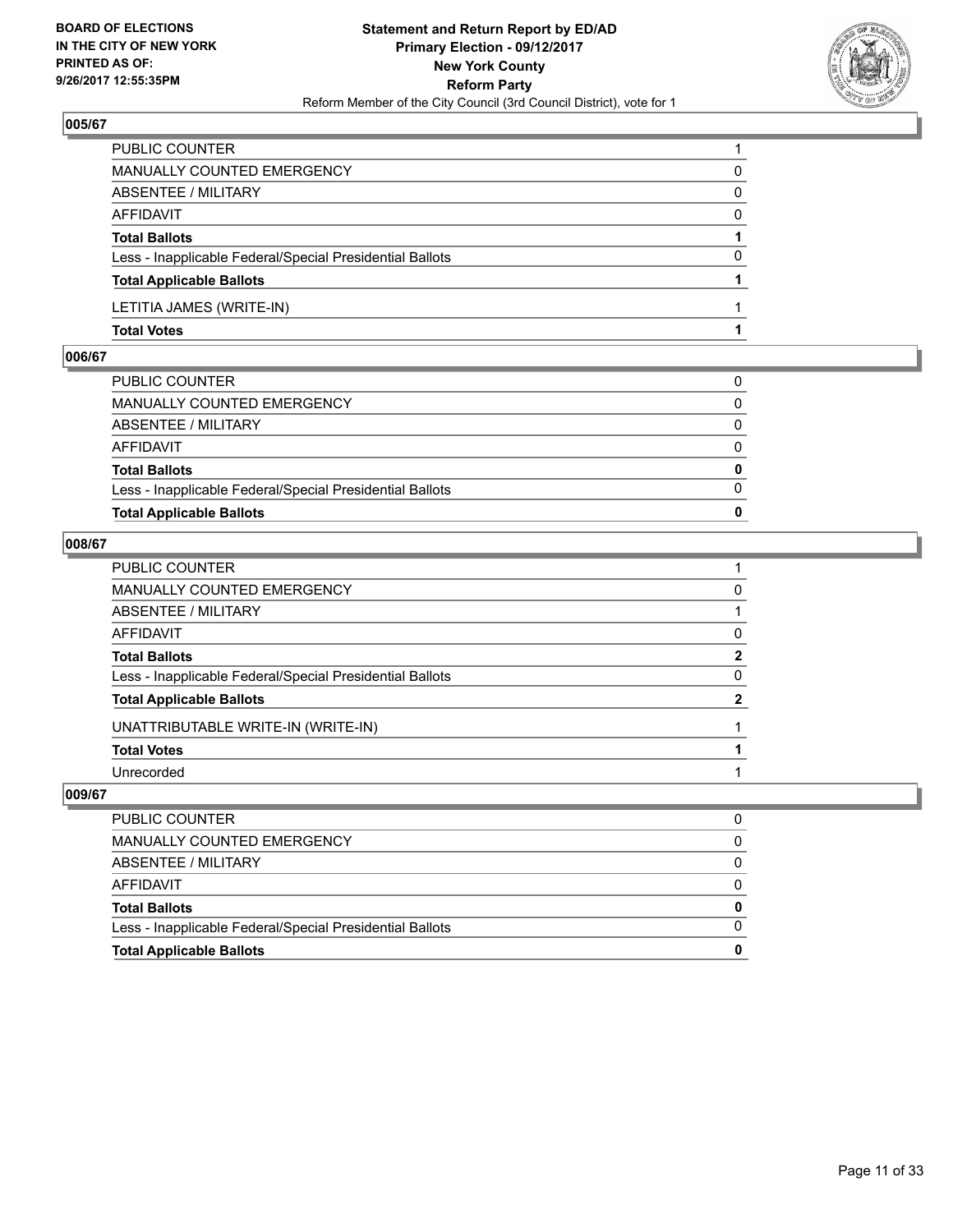

| PUBLIC COUNTER                                           | 2        |
|----------------------------------------------------------|----------|
| MANUALLY COUNTED EMERGENCY                               | 0        |
| ABSENTEE / MILITARY                                      | 0        |
| <b>AFFIDAVIT</b>                                         | $\Omega$ |
| <b>Total Ballots</b>                                     | 2        |
| Less - Inapplicable Federal/Special Presidential Ballots | $\Omega$ |
| <b>Total Applicable Ballots</b>                          | 2        |
| UNATTRIBUTABLE WRITE-IN (WRITE-IN)                       |          |
| <b>Total Votes</b>                                       |          |
| Unrecorded                                               |          |

## **012/67**

| 0        |
|----------|
|          |
| 0        |
| 0        |
|          |
| 0        |
|          |
| 0        |
| $\Omega$ |
|          |
|          |

## **013/67**

| MANUALLY COUNTED EMERGENCY                               |  |
|----------------------------------------------------------|--|
| ABSENTEE / MILITARY                                      |  |
| AFFIDAVIT                                                |  |
| <b>Total Ballots</b>                                     |  |
| Less - Inapplicable Federal/Special Presidential Ballots |  |
| <b>Total Applicable Ballots</b>                          |  |

## **014/67**

| PUBLIC COUNTER                                           |          |
|----------------------------------------------------------|----------|
| MANUALLY COUNTED EMERGENCY                               | 0        |
| ABSENTEE / MILITARY                                      | 0        |
| AFFIDAVIT                                                | $\Omega$ |
| <b>Total Ballots</b>                                     |          |
| Less - Inapplicable Federal/Special Presidential Ballots | $\Omega$ |
| <b>Total Applicable Ballots</b>                          |          |
| Unrecorded                                               |          |

| <b>PUBLIC COUNTER</b>                                    |          |
|----------------------------------------------------------|----------|
| MANUALLY COUNTED EMERGENCY                               | 0        |
| ABSENTEE / MILITARY                                      | 0        |
| AFFIDAVIT                                                | $\Omega$ |
| <b>Total Ballots</b>                                     | 0        |
| Less - Inapplicable Federal/Special Presidential Ballots | 0        |
| <b>Total Applicable Ballots</b>                          | 0        |
|                                                          |          |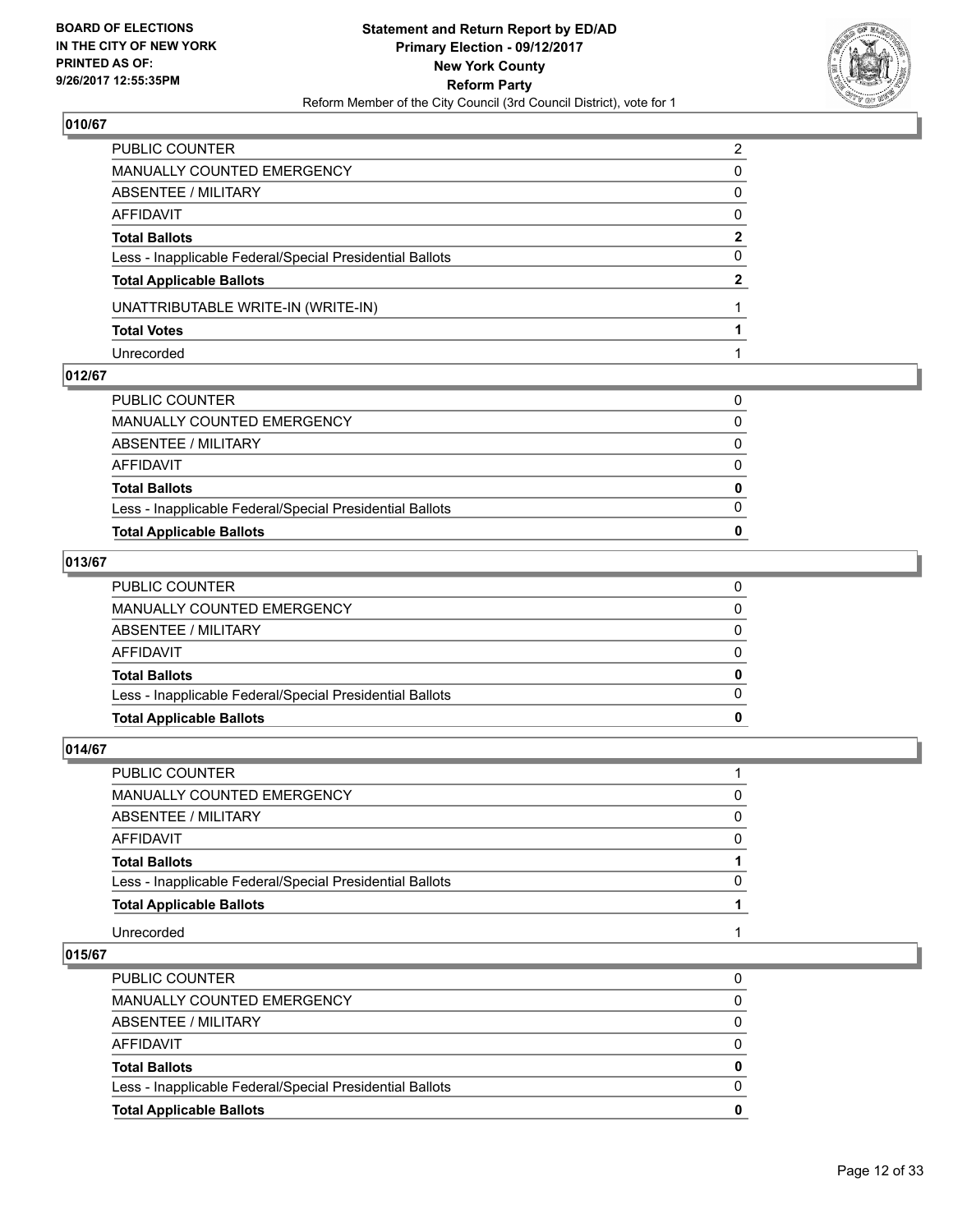

| <b>Total Applicable Ballots</b>                          | 0        |
|----------------------------------------------------------|----------|
| Less - Inapplicable Federal/Special Presidential Ballots | $\Omega$ |
| <b>Total Ballots</b>                                     | $\bf{0}$ |
| <b>AFFIDAVIT</b>                                         | $\Omega$ |
| ABSENTEE / MILITARY                                      | $\Omega$ |
| <b>MANUALLY COUNTED EMERGENCY</b>                        | $\Omega$ |
| PUBLIC COUNTER                                           |          |

#### **017/67**

| PUBLIC COUNTER                                           | $\Omega$     |
|----------------------------------------------------------|--------------|
| MANUALLY COUNTED EMERGENCY                               | 0            |
| ABSENTEE / MILITARY                                      | $\Omega$     |
| AFFIDAVIT                                                | $\Omega$     |
| <b>Total Ballots</b>                                     | $\mathbf{0}$ |
| Less - Inapplicable Federal/Special Presidential Ballots | $\Omega$     |
| <b>Total Applicable Ballots</b>                          | 0            |
|                                                          |              |

#### **018/67**

| <b>Total Applicable Ballots</b>                          | 0            |
|----------------------------------------------------------|--------------|
| Less - Inapplicable Federal/Special Presidential Ballots | $\Omega$     |
| <b>Total Ballots</b>                                     | $\mathbf{0}$ |
| <b>AFFIDAVIT</b>                                         | $\Omega$     |
| <b>ABSENTEE / MILITARY</b>                               | 0            |
| MANUALLY COUNTED EMERGENCY                               | $\Omega$     |
| PUBLIC COUNTER                                           |              |

#### **022/67**

| <b>Total Applicable Ballots</b>                          | o        |
|----------------------------------------------------------|----------|
| Less - Inapplicable Federal/Special Presidential Ballots | $\Omega$ |
| <b>Total Ballots</b>                                     | 0        |
| <b>AFFIDAVIT</b>                                         |          |
| ABSENTEE / MILITARY                                      | $\Omega$ |
| MANUALLY COUNTED EMERGENCY                               | 0        |
| PUBLIC COUNTER                                           | 0        |

| PUBLIC COUNTER                                           |   |
|----------------------------------------------------------|---|
| <b>MANUALLY COUNTED EMERGENCY</b>                        | 0 |
| ABSENTEE / MILITARY                                      | 0 |
| AFFIDAVIT                                                | 0 |
| <b>Total Ballots</b>                                     |   |
| Less - Inapplicable Federal/Special Presidential Ballots | 0 |
| <b>Total Applicable Ballots</b>                          |   |
| Unrecorded                                               |   |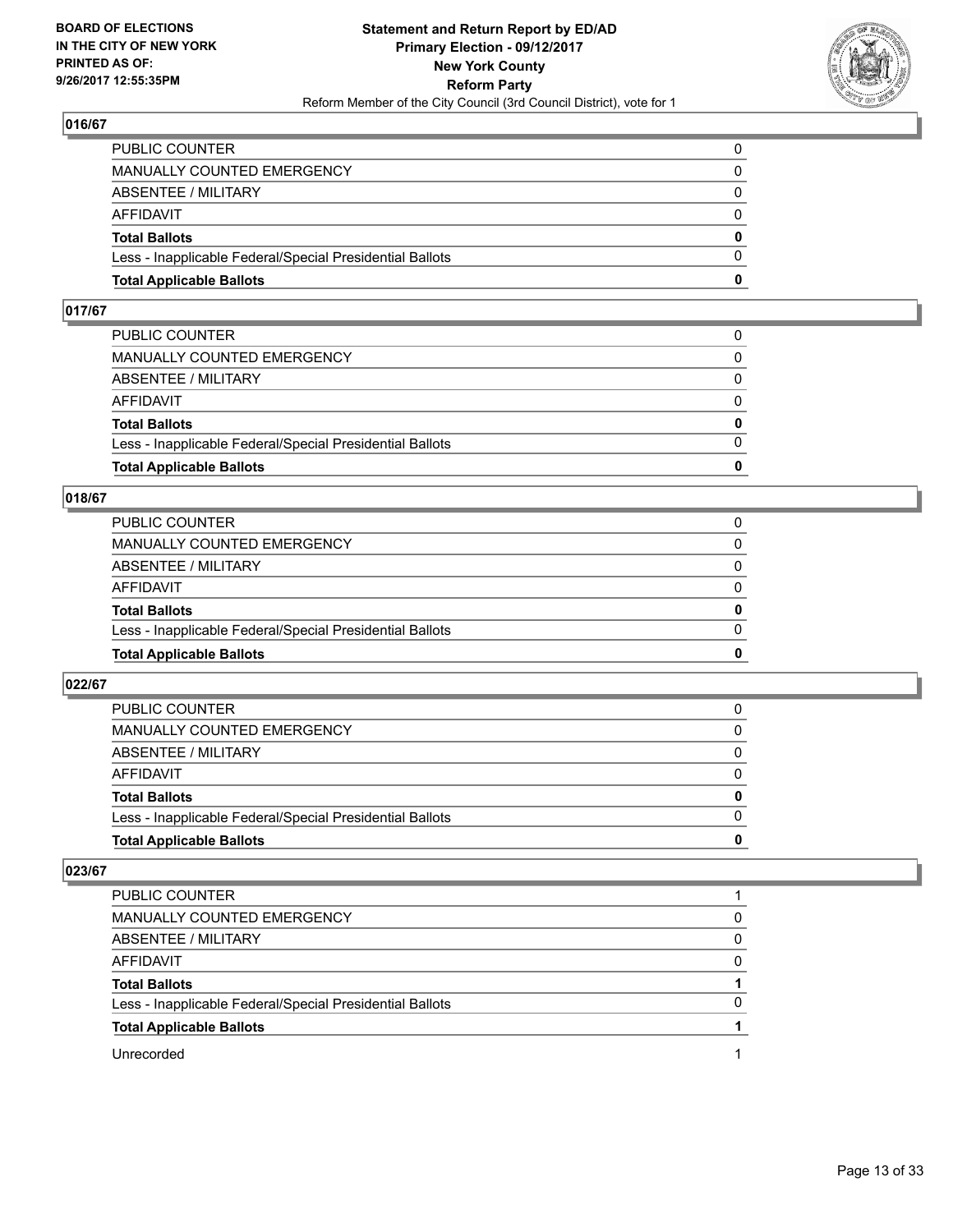

| <b>Total Votes</b>                                       |          |
|----------------------------------------------------------|----------|
| HELEN ROSENTHAL (WRITE-IN)                               |          |
| <b>Total Applicable Ballots</b>                          |          |
| Less - Inapplicable Federal/Special Presidential Ballots | $\Omega$ |
| <b>Total Ballots</b>                                     |          |
| <b>AFFIDAVIT</b>                                         | $\Omega$ |
| <b>ABSENTEE / MILITARY</b>                               | 0        |
| <b>MANUALLY COUNTED EMERGENCY</b>                        | 0        |
| PUBLIC COUNTER                                           |          |

## **051/67**

| <b>Total Applicable Ballots</b>                          | 0            |
|----------------------------------------------------------|--------------|
| Less - Inapplicable Federal/Special Presidential Ballots | $\Omega$     |
| <b>Total Ballots</b>                                     | $\mathbf{0}$ |
| AFFIDAVIT                                                | $\Omega$     |
| ABSENTEE / MILITARY                                      | 0            |
| MANUALLY COUNTED EMERGENCY                               | $\Omega$     |
| PUBLIC COUNTER                                           | 0            |

## **103/67 COMBINED into: 051/67**

#### **109/67**

| 0            |
|--------------|
|              |
| $\Omega$     |
| $\mathbf{0}$ |
| $\Omega$     |
| $\Omega$     |
| $\Omega$     |
|              |
|              |

## **110/67**

| PUBLIC COUNTER                                           | 3        |
|----------------------------------------------------------|----------|
| MANUALLY COUNTED EMERGENCY                               | 0        |
| ABSENTEE / MILITARY                                      |          |
| AFFIDAVIT                                                | $\Omega$ |
| <b>Total Ballots</b>                                     | 4        |
| Less - Inapplicable Federal/Special Presidential Ballots | $\Omega$ |
| <b>Total Applicable Ballots</b>                          | 4        |
| Unrecorded                                               | 4        |

| PUBLIC COUNTER                                           |   |
|----------------------------------------------------------|---|
| MANUALLY COUNTED EMERGENCY                               | 0 |
| ABSENTEE / MILITARY                                      |   |
| AFFIDAVIT                                                | 0 |
| <b>Total Ballots</b>                                     |   |
| Less - Inapplicable Federal/Special Presidential Ballots |   |
| <b>Total Applicable Ballots</b>                          |   |
| Unrecorded                                               |   |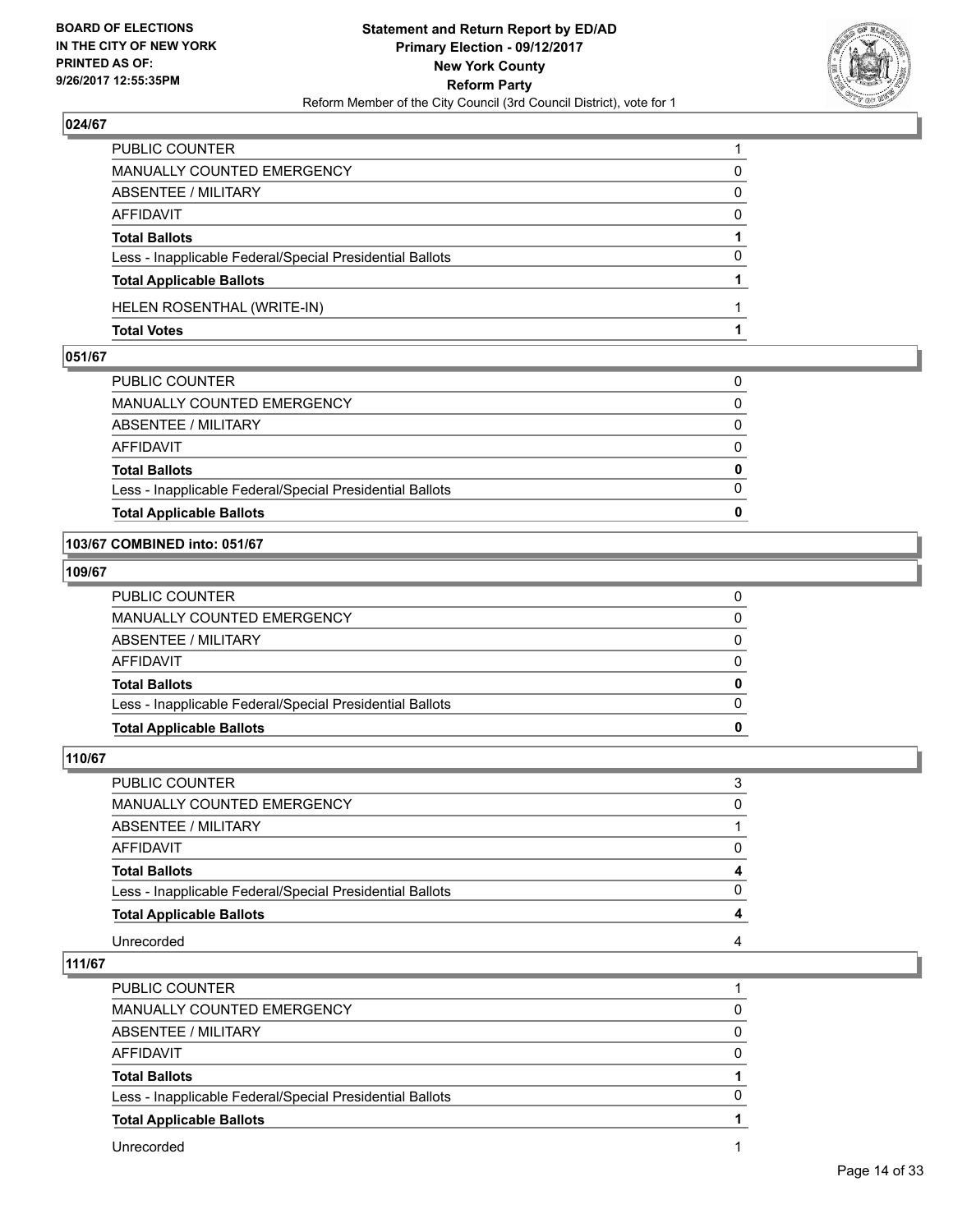

| PUBLIC COUNTER                                           |   |
|----------------------------------------------------------|---|
| MANUALLY COUNTED EMERGENCY                               | 0 |
| ABSENTEE / MILITARY                                      | 0 |
| AFFIDAVIT                                                | 0 |
| <b>Total Ballots</b>                                     |   |
| Less - Inapplicable Federal/Special Presidential Ballots |   |
| <b>Total Applicable Ballots</b>                          |   |
| Unrecorded                                               |   |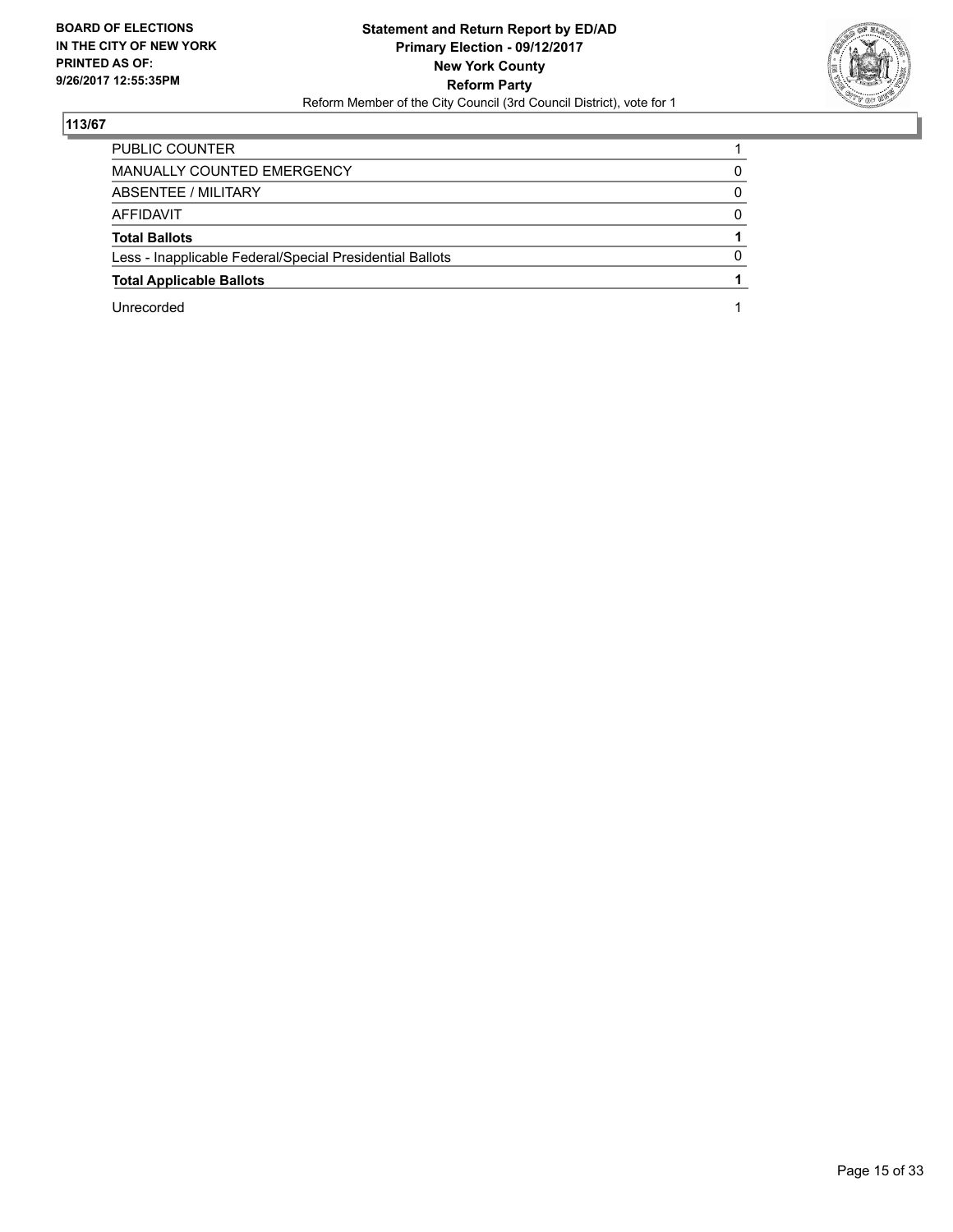

| <b>Total Applicable Ballots</b>                          | 0            |
|----------------------------------------------------------|--------------|
| Less - Inapplicable Federal/Special Presidential Ballots | $\Omega$     |
| <b>Total Ballots</b>                                     | $\mathbf{0}$ |
| <b>AFFIDAVIT</b>                                         | $\Omega$     |
| ABSENTEE / MILITARY                                      | $\mathbf{0}$ |
| <b>MANUALLY COUNTED EMERGENCY</b>                        | $\Omega$     |
| PUBLIC COUNTER                                           |              |

#### **002/75**

| <b>Total Applicable Ballots</b>                          | 0            |
|----------------------------------------------------------|--------------|
|                                                          |              |
| Less - Inapplicable Federal/Special Presidential Ballots | $\Omega$     |
| <b>Total Ballots</b>                                     | $\mathbf{0}$ |
| AFFIDAVIT                                                | $\Omega$     |
| ABSENTEE / MILITARY                                      | $\Omega$     |
| MANUALLY COUNTED EMERGENCY                               | 0            |
| PUBLIC COUNTER                                           |              |
|                                                          |              |

## **003/75**

| MANUALLY COUNTED EMERGENCY<br>0<br>ABSENTEE / MILITARY<br>0<br>AFFIDAVIT<br>$\Omega$<br><b>Total Ballots</b><br>$\Omega$<br>Less - Inapplicable Federal/Special Presidential Ballots<br><b>Total Applicable Ballots</b><br>Unrecorded | PUBLIC COUNTER |  |
|---------------------------------------------------------------------------------------------------------------------------------------------------------------------------------------------------------------------------------------|----------------|--|
|                                                                                                                                                                                                                                       |                |  |
|                                                                                                                                                                                                                                       |                |  |
|                                                                                                                                                                                                                                       |                |  |
|                                                                                                                                                                                                                                       |                |  |
|                                                                                                                                                                                                                                       |                |  |
|                                                                                                                                                                                                                                       |                |  |
|                                                                                                                                                                                                                                       |                |  |

#### **004/75**

| <b>Total Applicable Ballots</b>                          | 0        |
|----------------------------------------------------------|----------|
| Less - Inapplicable Federal/Special Presidential Ballots | $\Omega$ |
| <b>Total Ballots</b>                                     | 0        |
| AFFIDAVIT                                                | 0        |
| ABSENTEE / MILITARY                                      | 0        |
| MANUALLY COUNTED EMERGENCY                               | 0        |
| <b>PUBLIC COUNTER</b>                                    |          |

| Less - Inapplicable Federal/Special Presidential Ballots |   |
|----------------------------------------------------------|---|
| <b>Total Ballots</b>                                     | 0 |
| AFFIDAVIT                                                |   |
| ABSENTEE / MILITARY                                      |   |
| MANUALLY COUNTED EMERGENCY                               | 0 |
| <b>PUBLIC COUNTER</b>                                    | 0 |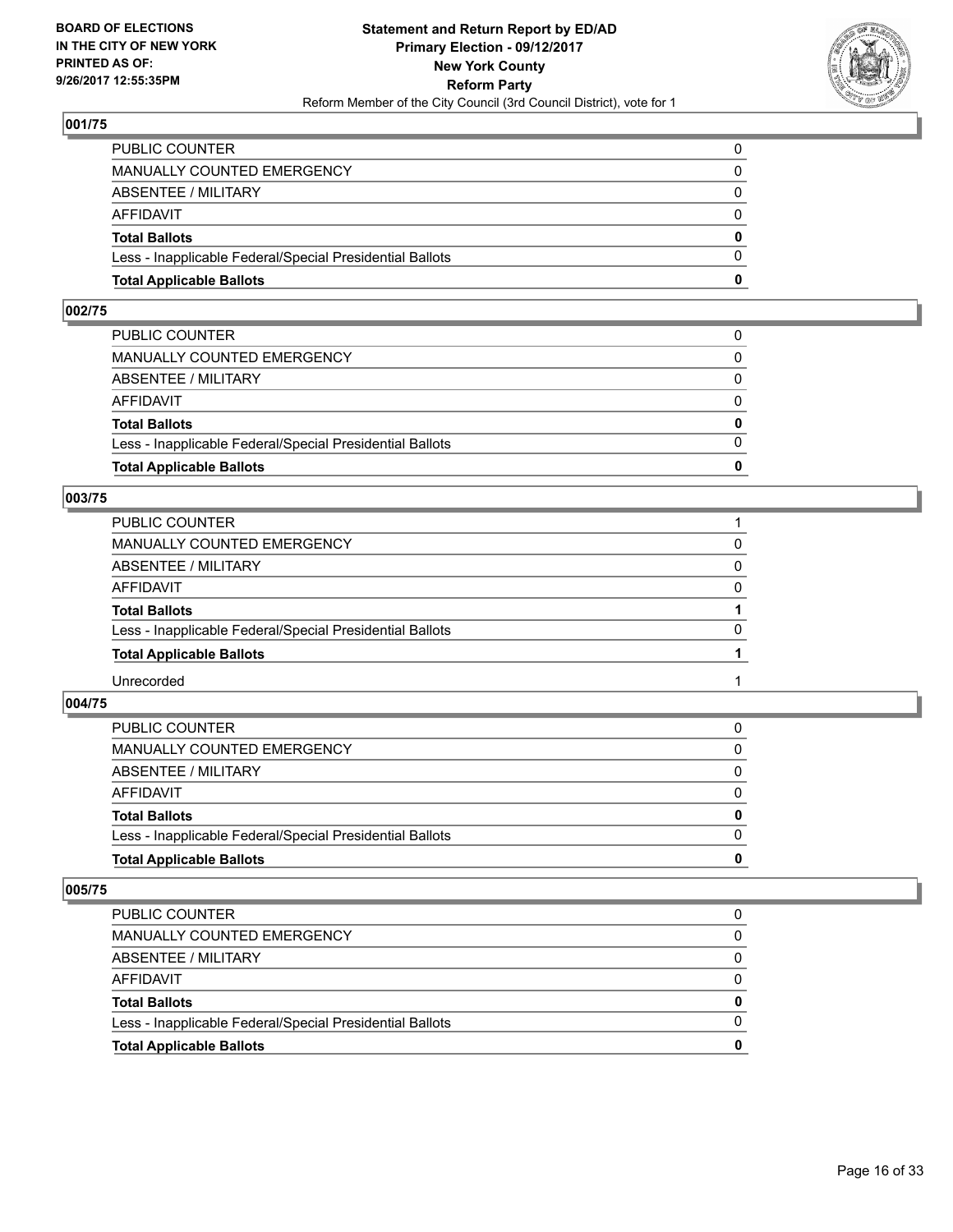

| <b>Total Applicable Ballots</b>                          | 0            |
|----------------------------------------------------------|--------------|
| Less - Inapplicable Federal/Special Presidential Ballots | $\Omega$     |
| <b>Total Ballots</b>                                     | $\mathbf{0}$ |
| <b>AFFIDAVIT</b>                                         | $\Omega$     |
| ABSENTEE / MILITARY                                      | $\mathbf{0}$ |
| <b>MANUALLY COUNTED EMERGENCY</b>                        | $\Omega$     |
| PUBLIC COUNTER                                           |              |

#### **007/75**

| PUBLIC COUNTER                                           | 0            |
|----------------------------------------------------------|--------------|
|                                                          |              |
| MANUALLY COUNTED EMERGENCY                               | 0            |
|                                                          |              |
| ABSENTEE / MILITARY                                      | $\Omega$     |
|                                                          |              |
|                                                          |              |
| AFFIDAVIT                                                | $\Omega$     |
|                                                          |              |
| <b>Total Ballots</b>                                     | $\mathbf{0}$ |
|                                                          |              |
| Less - Inapplicable Federal/Special Presidential Ballots | $\Omega$     |
|                                                          |              |
| <b>Total Applicable Ballots</b>                          | 0            |
|                                                          |              |

#### **009/75**

| MANUALLY COUNTED EMERGENCY<br>0<br>ABSENTEE / MILITARY<br>0<br>AFFIDAVIT<br>$\Omega$<br><b>Total Ballots</b><br>$\Omega$<br>Less - Inapplicable Federal/Special Presidential Ballots<br><b>Total Applicable Ballots</b><br>Unrecorded | PUBLIC COUNTER |  |
|---------------------------------------------------------------------------------------------------------------------------------------------------------------------------------------------------------------------------------------|----------------|--|
|                                                                                                                                                                                                                                       |                |  |
|                                                                                                                                                                                                                                       |                |  |
|                                                                                                                                                                                                                                       |                |  |
|                                                                                                                                                                                                                                       |                |  |
|                                                                                                                                                                                                                                       |                |  |
|                                                                                                                                                                                                                                       |                |  |
|                                                                                                                                                                                                                                       |                |  |

#### **010/75**

| <b>Total Applicable Ballots</b>                          | 0            |
|----------------------------------------------------------|--------------|
| Less - Inapplicable Federal/Special Presidential Ballots | <sup>0</sup> |
| <b>Total Ballots</b>                                     | 0            |
| AFFIDAVIT                                                | 0            |
| ABSENTEE / MILITARY                                      | 0            |
| MANUALLY COUNTED EMERGENCY                               |              |
| <b>PUBLIC COUNTER</b>                                    |              |

| <b>PUBLIC COUNTER</b>                                    |   |
|----------------------------------------------------------|---|
| MANUALLY COUNTED EMERGENCY                               |   |
| ABSENTEE / MILITARY                                      |   |
| AFFIDAVIT                                                | 0 |
| <b>Total Ballots</b>                                     | 0 |
| Less - Inapplicable Federal/Special Presidential Ballots |   |
| <b>Total Applicable Ballots</b>                          | o |
|                                                          |   |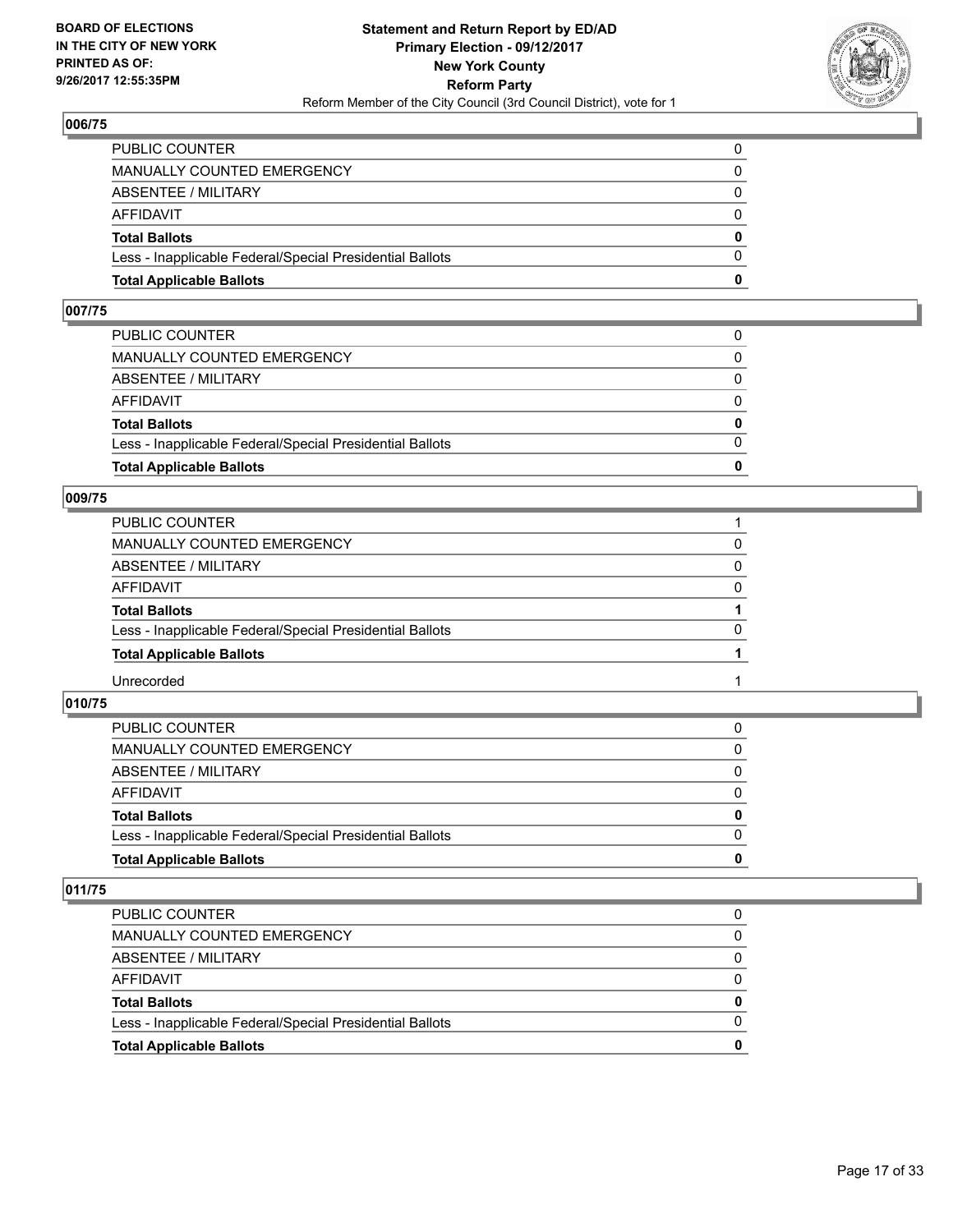

| PUBLIC COUNTER                                           |   |
|----------------------------------------------------------|---|
| MANUALLY COUNTED EMERGENCY                               | 0 |
| <b>ABSENTEE / MILITARY</b>                               |   |
| AFFIDAVIT                                                | 0 |
| <b>Total Ballots</b>                                     | 2 |
| Less - Inapplicable Federal/Special Presidential Ballots | 0 |
| <b>Total Applicable Ballots</b>                          | 2 |
| ANDY KING (WRITE-IN)                                     |   |
| <b>Total Votes</b>                                       |   |
| Unrecorded                                               |   |

## **013/75**

| PUBLIC COUNTER                                           | 2            |
|----------------------------------------------------------|--------------|
| MANUALLY COUNTED EMERGENCY                               | 0            |
| ABSENTEE / MILITARY                                      | 0            |
| AFFIDAVIT                                                | 0            |
| Total Ballots                                            | $\mathbf{2}$ |
| Less - Inapplicable Federal/Special Presidential Ballots | 0            |
| <b>Total Applicable Ballots</b>                          | 2            |
| UNATTRIBUTABLE WRITE-IN (WRITE-IN)                       |              |
| Total Votes                                              |              |
| Unrecorded                                               |              |

## **014/75**

| <b>PUBLIC COUNTER</b>                                    |  |
|----------------------------------------------------------|--|
| MANUALLY COUNTED EMERGENCY                               |  |
| ABSENTEE / MILITARY                                      |  |
| AFFIDAVIT                                                |  |
| <b>Total Ballots</b>                                     |  |
| Less - Inapplicable Federal/Special Presidential Ballots |  |
| <b>Total Applicable Ballots</b>                          |  |

| <b>PUBLIC COUNTER</b>                                    |   |
|----------------------------------------------------------|---|
| MANUALLY COUNTED EMERGENCY                               | O |
| ABSENTEE / MILITARY                                      | O |
| AFFIDAVIT                                                | O |
| <b>Total Ballots</b>                                     |   |
| Less - Inapplicable Federal/Special Presidential Ballots | n |
| <b>Total Applicable Ballots</b>                          |   |
| Unrecorded                                               |   |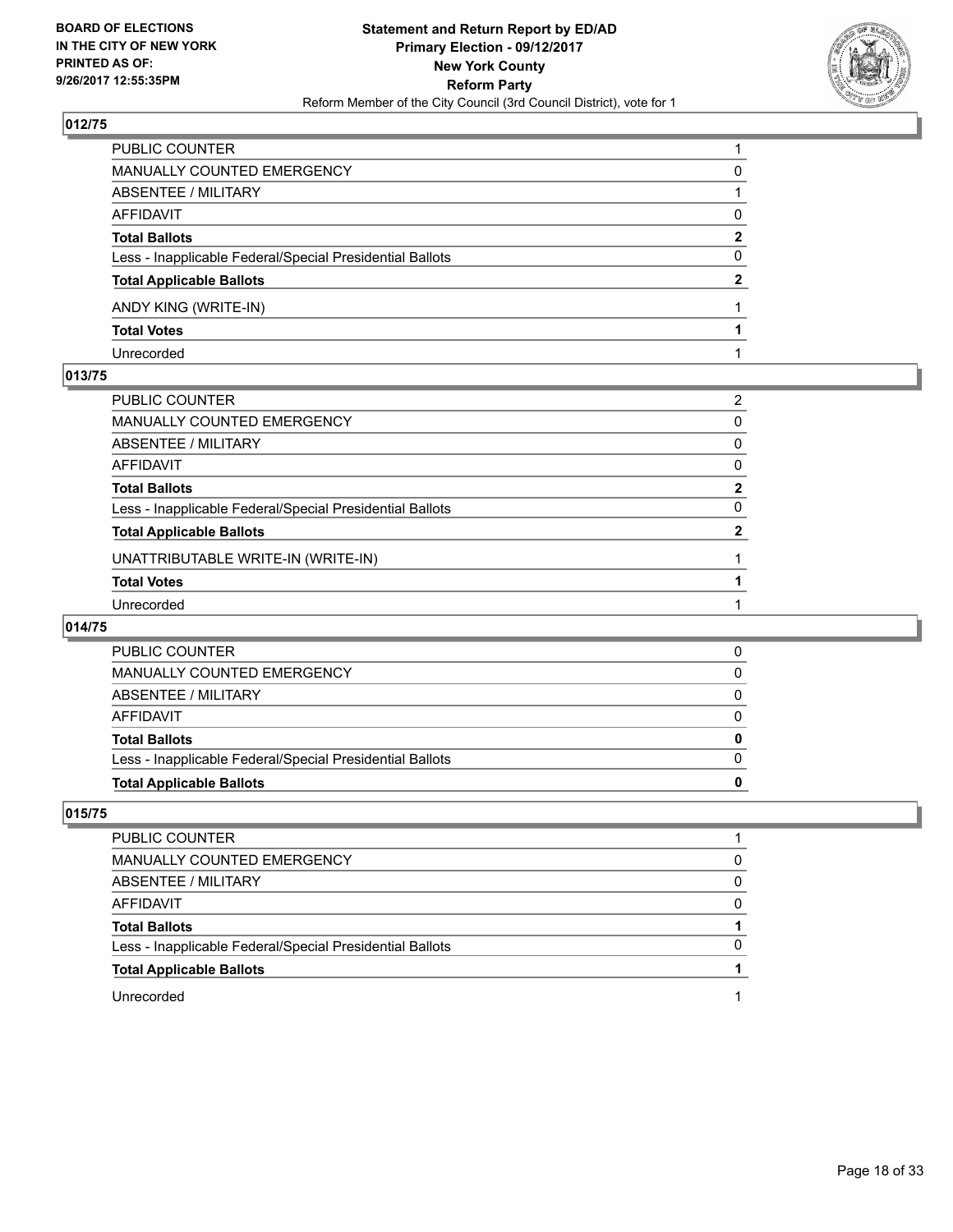

| <b>Total Applicable Ballots</b>                          | 0        |
|----------------------------------------------------------|----------|
| Less - Inapplicable Federal/Special Presidential Ballots | $\Omega$ |
| <b>Total Ballots</b>                                     | $\bf{0}$ |
| <b>AFFIDAVIT</b>                                         | $\Omega$ |
| <b>ABSENTEE / MILITARY</b>                               | $\Omega$ |
| MANUALLY COUNTED EMERGENCY                               | 0        |
| PUBLIC COUNTER                                           | 0        |

#### **017/75**

| PUBLIC COUNTER                                           |          |
|----------------------------------------------------------|----------|
| MANUALLY COUNTED EMERGENCY                               | 0        |
| <b>ABSENTEE / MILITARY</b>                               | $\Omega$ |
| AFFIDAVIT                                                | $\Omega$ |
| <b>Total Ballots</b>                                     |          |
| Less - Inapplicable Federal/Special Presidential Ballots | $\Omega$ |
| <b>Total Applicable Ballots</b>                          |          |
| Unrecorded                                               |          |

## **018/75**

| PUBLIC COUNTER                                           |          |
|----------------------------------------------------------|----------|
| MANUALLY COUNTED EMERGENCY                               |          |
| ABSENTEE / MILITARY                                      | 0        |
| AFFIDAVIT                                                | $\Omega$ |
| <b>Total Ballots</b>                                     |          |
| Less - Inapplicable Federal/Special Presidential Ballots | $\Omega$ |
| <b>Total Applicable Ballots</b>                          |          |
| Unrecorded                                               |          |

**019/75** 

| PUBLIC COUNTER                                           |          |
|----------------------------------------------------------|----------|
| MANUALLY COUNTED EMERGENCY                               | 0        |
| ABSENTEE / MILITARY                                      | 0        |
| AFFIDAVIT                                                | $\Omega$ |
| <b>Total Ballots</b>                                     |          |
| Less - Inapplicable Federal/Special Presidential Ballots | $\Omega$ |
| <b>Total Applicable Ballots</b>                          |          |
| Unrecorded                                               |          |

| PUBLIC COUNTER                                           |   |
|----------------------------------------------------------|---|
| MANUALLY COUNTED EMERGENCY                               | 0 |
| ABSENTEE / MILITARY                                      | 0 |
| AFFIDAVIT                                                | 0 |
| <b>Total Ballots</b>                                     |   |
| Less - Inapplicable Federal/Special Presidential Ballots | O |
| <b>Total Applicable Ballots</b>                          |   |
| Unrecorded                                               | 3 |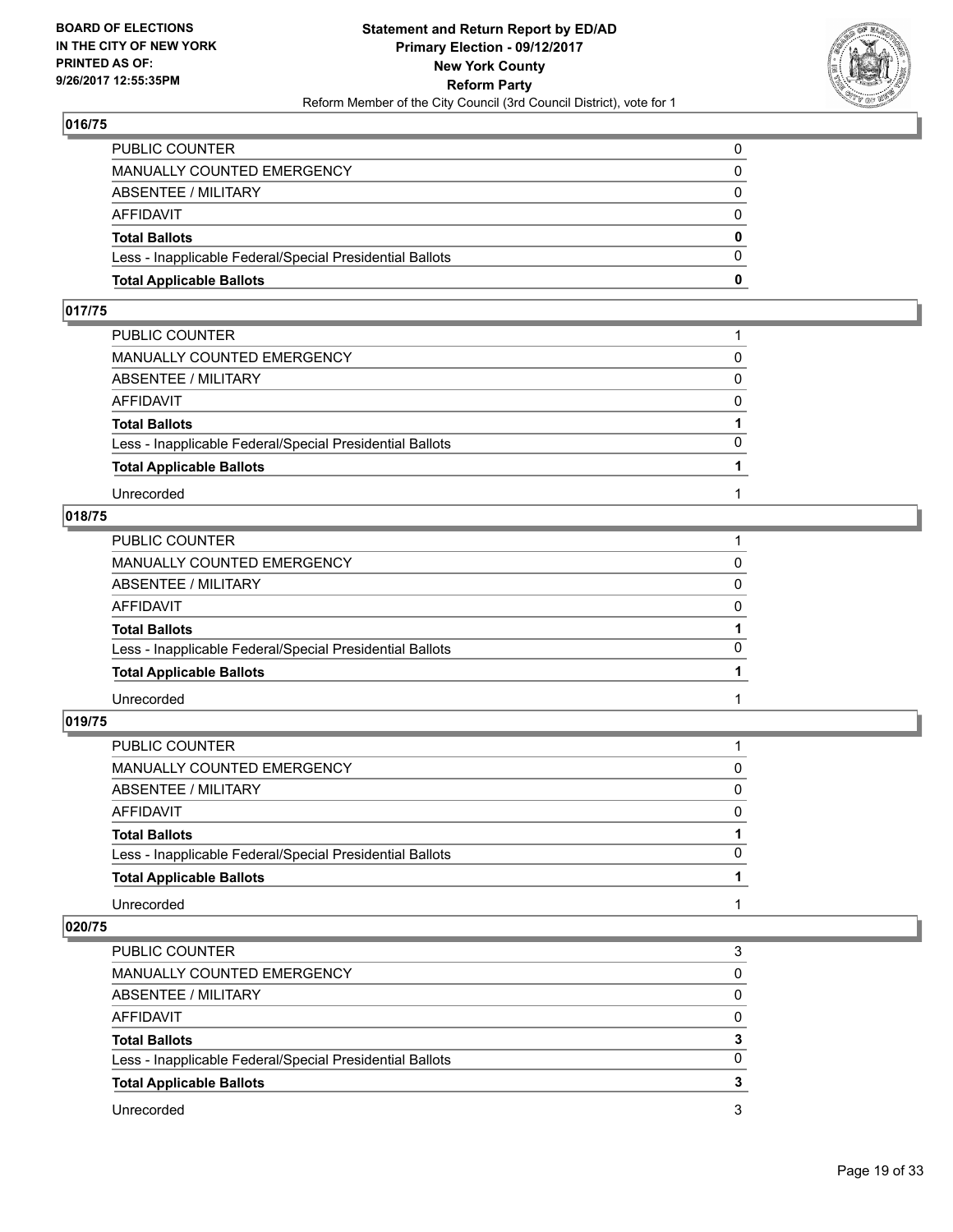

| PUBLIC COUNTER                                           | 3        |
|----------------------------------------------------------|----------|
| MANUALLY COUNTED EMERGENCY                               | 0        |
| <b>ABSENTEE / MILITARY</b>                               | 0        |
| <b>AFFIDAVIT</b>                                         | 0        |
| <b>Total Ballots</b>                                     | 3        |
| Less - Inapplicable Federal/Special Presidential Ballots | $\Omega$ |
| <b>Total Applicable Ballots</b>                          | 3        |
| MATTHEW JAYES (WRITE-IN)                                 |          |
| <b>Total Votes</b>                                       |          |
| Unrecorded                                               | 2        |

## **022/75**

| PUBLIC COUNTER                                           | 0            |
|----------------------------------------------------------|--------------|
| MANUALLY COUNTED EMERGENCY                               | $\mathbf{0}$ |
| ABSENTEE / MILITARY                                      | $\Omega$     |
| AFFIDAVIT                                                | $\Omega$     |
| <b>Total Ballots</b>                                     | $\mathbf 0$  |
| Less - Inapplicable Federal/Special Presidential Ballots | $\Omega$     |
| <b>Total Applicable Ballots</b>                          | 0            |
|                                                          |              |

## **023/75**

| PUBLIC COUNTER                                           |   |
|----------------------------------------------------------|---|
| MANUALLY COUNTED EMERGENCY                               | 0 |
| ABSENTEE / MILITARY                                      | 0 |
| AFFIDAVIT                                                | 0 |
| <b>Total Ballots</b>                                     | 2 |
| Less - Inapplicable Federal/Special Presidential Ballots | 0 |
| <b>Total Applicable Ballots</b>                          |   |
| Unrecorded                                               | 2 |

| Less - Inapplicable Federal/Special Presidential Ballots | $\Omega$     |
|----------------------------------------------------------|--------------|
| <b>Total Ballots</b>                                     | $\mathbf{0}$ |
|                                                          |              |
| AFFIDAVIT                                                | $\Omega$     |
|                                                          |              |
| ABSENTEE / MILITARY                                      | 0            |
| MANUALLY COUNTED EMERGENCY                               | $\Omega$     |
|                                                          |              |
| PUBLIC COUNTER                                           | 0            |
|                                                          |              |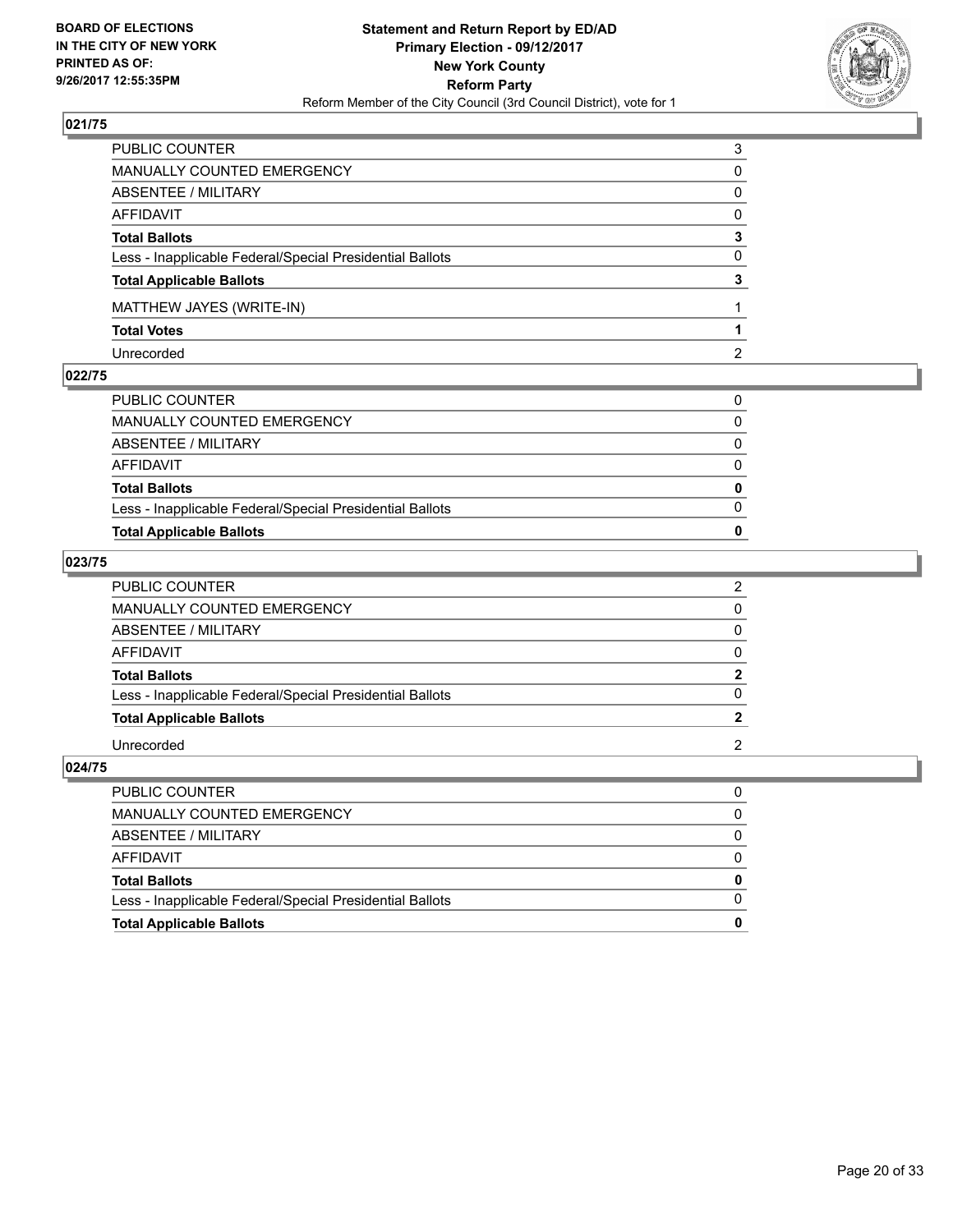

| PUBLIC COUNTER                                           |          |
|----------------------------------------------------------|----------|
| MANUALLY COUNTED EMERGENCY                               | 0        |
| ABSENTEE / MILITARY                                      | 0        |
| AFFIDAVIT                                                | $\Omega$ |
| <b>Total Ballots</b>                                     |          |
| Less - Inapplicable Federal/Special Presidential Ballots | $\Omega$ |
| <b>Total Applicable Ballots</b>                          |          |
| TOM DUNIE (WRITE-IN)                                     |          |
| <b>Total Votes</b>                                       |          |

## **026/75**

| <b>Total Applicable Ballots</b>                          | $\bf{0}$     |
|----------------------------------------------------------|--------------|
| Less - Inapplicable Federal/Special Presidential Ballots | $\Omega$     |
| <b>Total Ballots</b>                                     | $\mathbf{0}$ |
| AFFIDAVIT                                                | 0            |
| ABSENTEE / MILITARY                                      | $\Omega$     |
| MANUALLY COUNTED EMERGENCY                               | $\mathbf{0}$ |
| PUBLIC COUNTER                                           | 0            |
|                                                          |              |

## **027/75**

| <b>Total Applicable Ballots</b>                          | $\bf{0}$     |
|----------------------------------------------------------|--------------|
| Less - Inapplicable Federal/Special Presidential Ballots | $\Omega$     |
| <b>Total Ballots</b>                                     | $\bf{0}$     |
| AFFIDAVIT                                                | 0            |
| ABSENTEE / MILITARY                                      | $\Omega$     |
| MANUALLY COUNTED EMERGENCY                               | $\mathbf{0}$ |
| PUBLIC COUNTER                                           | 0            |
|                                                          |              |

## **028/75**

| PUBLIC COUNTER                                           |          |
|----------------------------------------------------------|----------|
| MANUALLY COUNTED EMERGENCY                               | $\Omega$ |
| <b>ABSENTEE / MILITARY</b>                               | 0        |
| AFFIDAVIT                                                | $\Omega$ |
| <b>Total Ballots</b>                                     |          |
| Less - Inapplicable Federal/Special Presidential Ballots | $\Omega$ |
| <b>Total Applicable Ballots</b>                          |          |
| Unrecorded                                               |          |

| <b>Total Applicable Ballots</b>                          |   |
|----------------------------------------------------------|---|
| Less - Inapplicable Federal/Special Presidential Ballots | O |
| <b>Total Ballots</b>                                     |   |
| AFFIDAVIT                                                |   |
| ABSENTEE / MILITARY                                      | 0 |
| MANUALLY COUNTED EMERGENCY                               | 0 |
| <b>PUBLIC COUNTER</b>                                    | 0 |
|                                                          |   |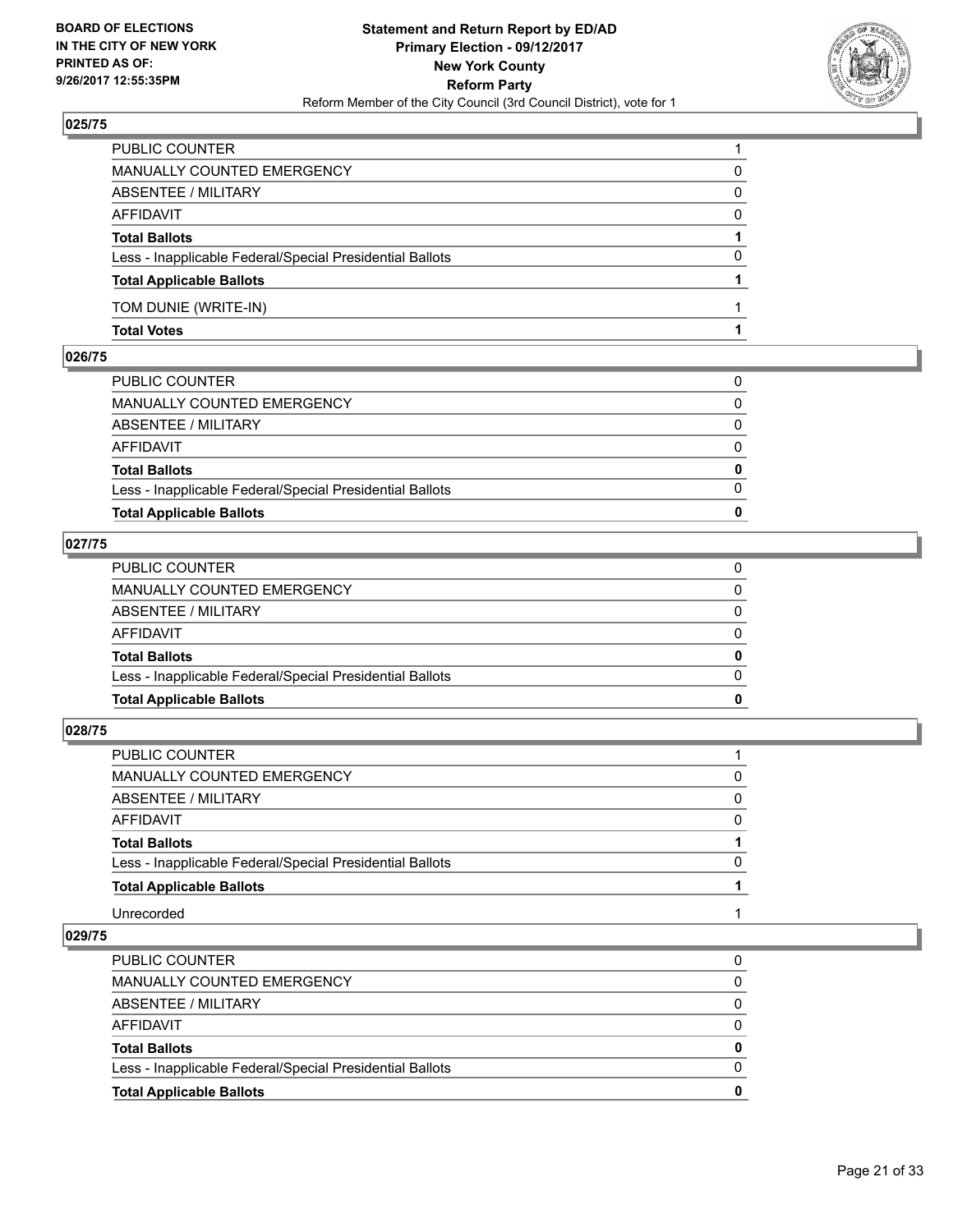

| <b>Total Applicable Ballots</b>                          | 0            |
|----------------------------------------------------------|--------------|
| Less - Inapplicable Federal/Special Presidential Ballots | $\Omega$     |
| <b>Total Ballots</b>                                     | $\mathbf{0}$ |
| <b>AFFIDAVIT</b>                                         | $\Omega$     |
| ABSENTEE / MILITARY                                      | $\mathbf{0}$ |
| <b>MANUALLY COUNTED EMERGENCY</b>                        | $\Omega$     |
| PUBLIC COUNTER                                           |              |

#### **036/75**

| <b>Total Applicable Ballots</b>                          | 0            |
|----------------------------------------------------------|--------------|
|                                                          |              |
| Less - Inapplicable Federal/Special Presidential Ballots | $\Omega$     |
| <b>Total Ballots</b>                                     | $\mathbf{0}$ |
| AFFIDAVIT                                                | $\Omega$     |
| ABSENTEE / MILITARY                                      | $\Omega$     |
| MANUALLY COUNTED EMERGENCY                               | 0            |
| PUBLIC COUNTER                                           |              |
|                                                          |              |

## **037/75**

| <b>Total Applicable Ballots</b>                          | 0        |
|----------------------------------------------------------|----------|
| Less - Inapplicable Federal/Special Presidential Ballots | 0        |
| <b>Total Ballots</b>                                     | 0        |
| AFFIDAVIT                                                | 0        |
| <b>ABSENTEE / MILITARY</b>                               | $\Omega$ |
| MANUALLY COUNTED EMERGENCY                               |          |
| PUBLIC COUNTER                                           |          |

#### **038/75**

| <b>Total Applicable Ballots</b>                          | o        |
|----------------------------------------------------------|----------|
| Less - Inapplicable Federal/Special Presidential Ballots | $\Omega$ |
| <b>Total Ballots</b>                                     | 0        |
| <b>AFFIDAVIT</b>                                         |          |
| ABSENTEE / MILITARY                                      | $\Omega$ |
| MANUALLY COUNTED EMERGENCY                               | 0        |
| PUBLIC COUNTER                                           | 0        |

| <b>PUBLIC COUNTER</b>                                    | 3 |
|----------------------------------------------------------|---|
| MANUALLY COUNTED EMERGENCY                               | 0 |
| ABSENTEE / MILITARY                                      | 0 |
| AFFIDAVIT                                                | 0 |
| <b>Total Ballots</b>                                     | 3 |
| Less - Inapplicable Federal/Special Presidential Ballots | 0 |
| <b>Total Applicable Ballots</b>                          |   |
| Unrecorded                                               | 3 |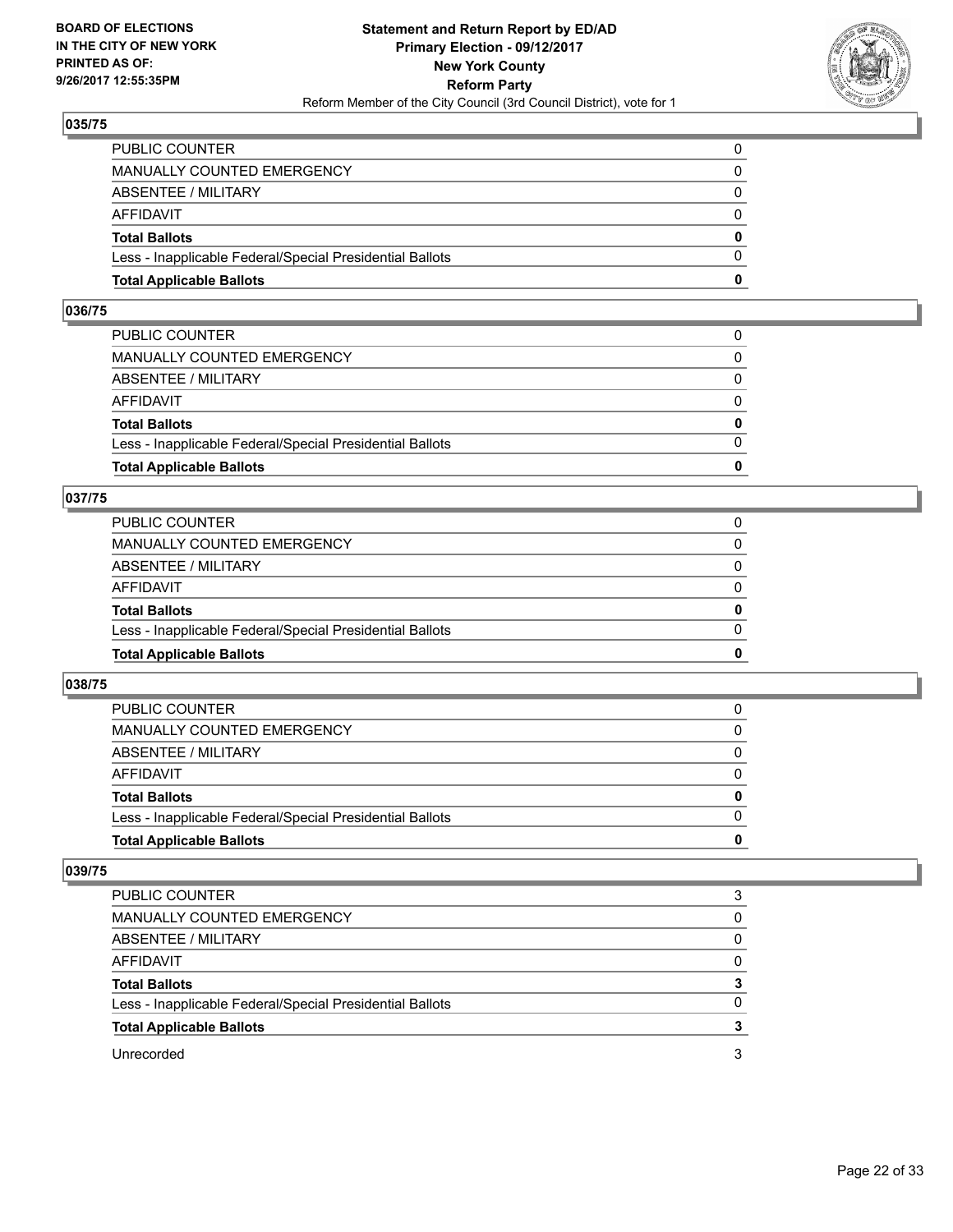

| PUBLIC COUNTER                                           |   |
|----------------------------------------------------------|---|
| MANUALLY COUNTED EMERGENCY                               | 0 |
| ABSENTEE / MILITARY                                      | 0 |
| AFFIDAVIT                                                | 0 |
| <b>Total Ballots</b>                                     |   |
| Less - Inapplicable Federal/Special Presidential Ballots | 0 |
| <b>Total Applicable Ballots</b>                          |   |
| Unrecorded                                               |   |

## **041/75**

| PUBLIC COUNTER                                           | 2            |
|----------------------------------------------------------|--------------|
| MANUALLY COUNTED EMERGENCY                               | 0            |
| ABSENTEE / MILITARY                                      | $\Omega$     |
| AFFIDAVIT                                                | $\Omega$     |
| <b>Total Ballots</b>                                     | $\mathbf{2}$ |
| Less - Inapplicable Federal/Special Presidential Ballots | $\Omega$     |
| <b>Total Applicable Ballots</b>                          |              |
| Unrecorded                                               | 2            |
|                                                          |              |

# **042/75**

| PUBLIC COUNTER                                           |          |
|----------------------------------------------------------|----------|
| MANUALLY COUNTED EMERGENCY                               | 0        |
| ABSENTEE / MILITARY                                      |          |
| AFFIDAVIT                                                | 0        |
| <b>Total Ballots</b>                                     |          |
| Less - Inapplicable Federal/Special Presidential Ballots | $\Omega$ |
| <b>Total Applicable Ballots</b>                          |          |
| Unrecorded                                               |          |

**043/75** 

| PUBLIC COUNTER                                           | 3 |
|----------------------------------------------------------|---|
| MANUALLY COUNTED EMERGENCY                               | 0 |
| ABSENTEE / MILITARY                                      | 0 |
| AFFIDAVIT                                                | 0 |
| <b>Total Ballots</b>                                     | 3 |
| Less - Inapplicable Federal/Special Presidential Ballots | 0 |
| <b>Total Applicable Ballots</b>                          |   |
| Unrecorded                                               | 3 |

| <b>PUBLIC COUNTER</b>                                    |   |
|----------------------------------------------------------|---|
| MANUALLY COUNTED EMERGENCY                               |   |
| ABSENTEE / MILITARY                                      |   |
| AFFIDAVIT                                                |   |
| <b>Total Ballots</b>                                     |   |
| Less - Inapplicable Federal/Special Presidential Ballots | n |
| <b>Total Applicable Ballots</b>                          |   |
| Unrecorded                                               |   |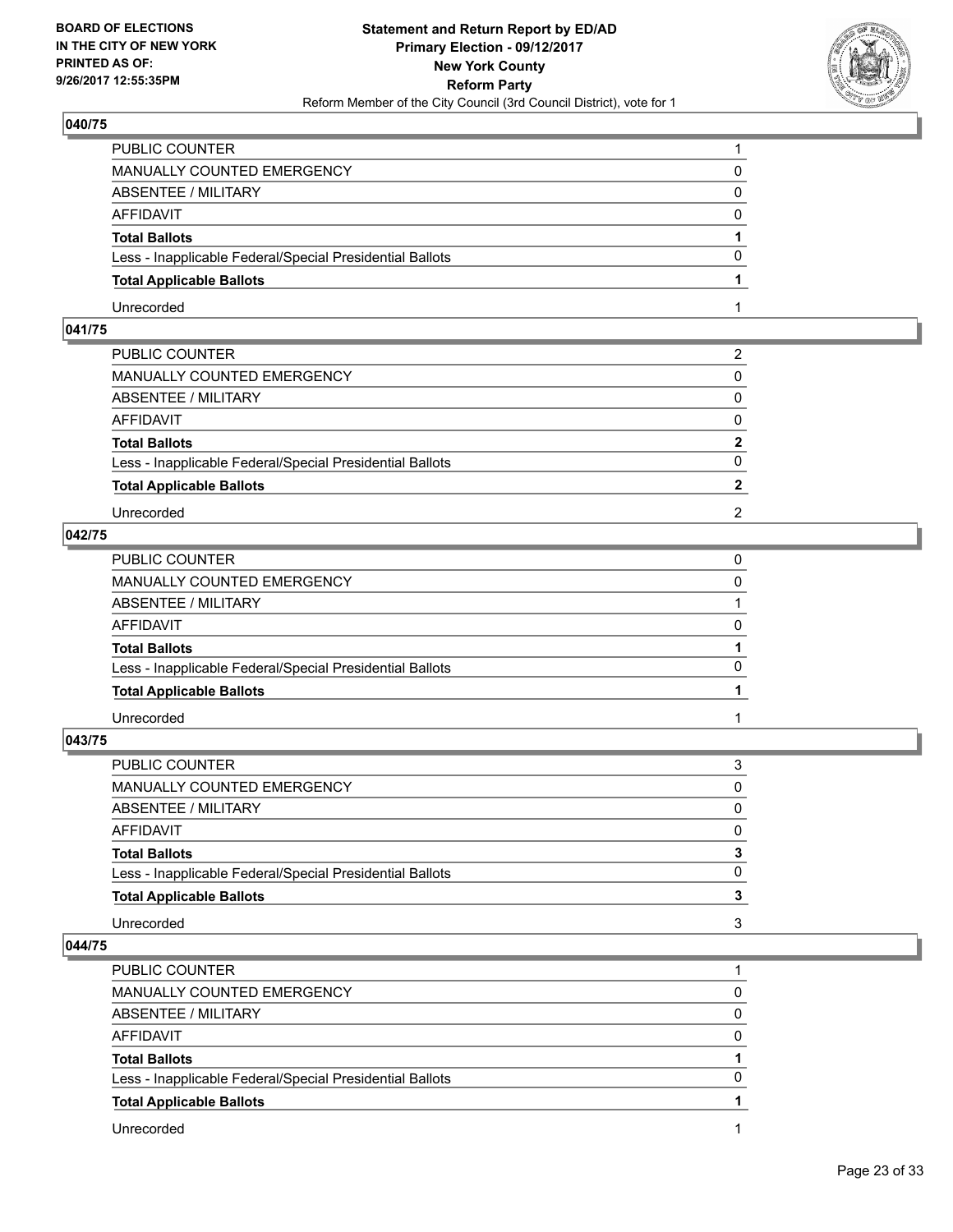

| <b>Total Applicable Ballots</b>                          | 0            |
|----------------------------------------------------------|--------------|
| Less - Inapplicable Federal/Special Presidential Ballots | $\Omega$     |
| <b>Total Ballots</b>                                     | $\mathbf{0}$ |
| <b>AFFIDAVIT</b>                                         | $\Omega$     |
| ABSENTEE / MILITARY                                      | $\mathbf{0}$ |
| <b>MANUALLY COUNTED EMERGENCY</b>                        | $\Omega$     |
| PUBLIC COUNTER                                           |              |

#### **046/75**

| PUBLIC COUNTER                                           | 0            |
|----------------------------------------------------------|--------------|
| MANUALLY COUNTED EMERGENCY                               | 0            |
| ABSENTEE / MILITARY                                      | $\Omega$     |
| AFFIDAVIT                                                | $\Omega$     |
| <b>Total Ballots</b>                                     | $\mathbf{0}$ |
| Less - Inapplicable Federal/Special Presidential Ballots | $\Omega$     |
| <b>Total Applicable Ballots</b>                          | 0            |
|                                                          |              |

#### **047/75**

| <b>Total Applicable Ballots</b>                          | o        |
|----------------------------------------------------------|----------|
| Less - Inapplicable Federal/Special Presidential Ballots | $\Omega$ |
| <b>Total Ballots</b>                                     | 0        |
| <b>AFFIDAVIT</b>                                         | 0        |
| <b>ABSENTEE / MILITARY</b>                               | $\Omega$ |
| <b>MANUALLY COUNTED EMERGENCY</b>                        | 0        |
| PUBLIC COUNTER                                           |          |

## **048/75**

| PUBLIC COUNTER                                           |          |
|----------------------------------------------------------|----------|
| MANUALLY COUNTED EMERGENCY                               | 0        |
| ABSENTEE / MILITARY                                      | 0        |
| AFFIDAVIT                                                | 0        |
| <b>Total Ballots</b>                                     |          |
| Less - Inapplicable Federal/Special Presidential Ballots | $\Omega$ |
| <b>Total Applicable Ballots</b>                          |          |
| Unrecorded                                               |          |

| Less - Inapplicable Federal/Special Presidential Ballots |   |
|----------------------------------------------------------|---|
| <b>Total Ballots</b>                                     | 0 |
| AFFIDAVIT                                                |   |
| ABSENTEE / MILITARY                                      |   |
| MANUALLY COUNTED EMERGENCY                               | 0 |
| <b>PUBLIC COUNTER</b>                                    |   |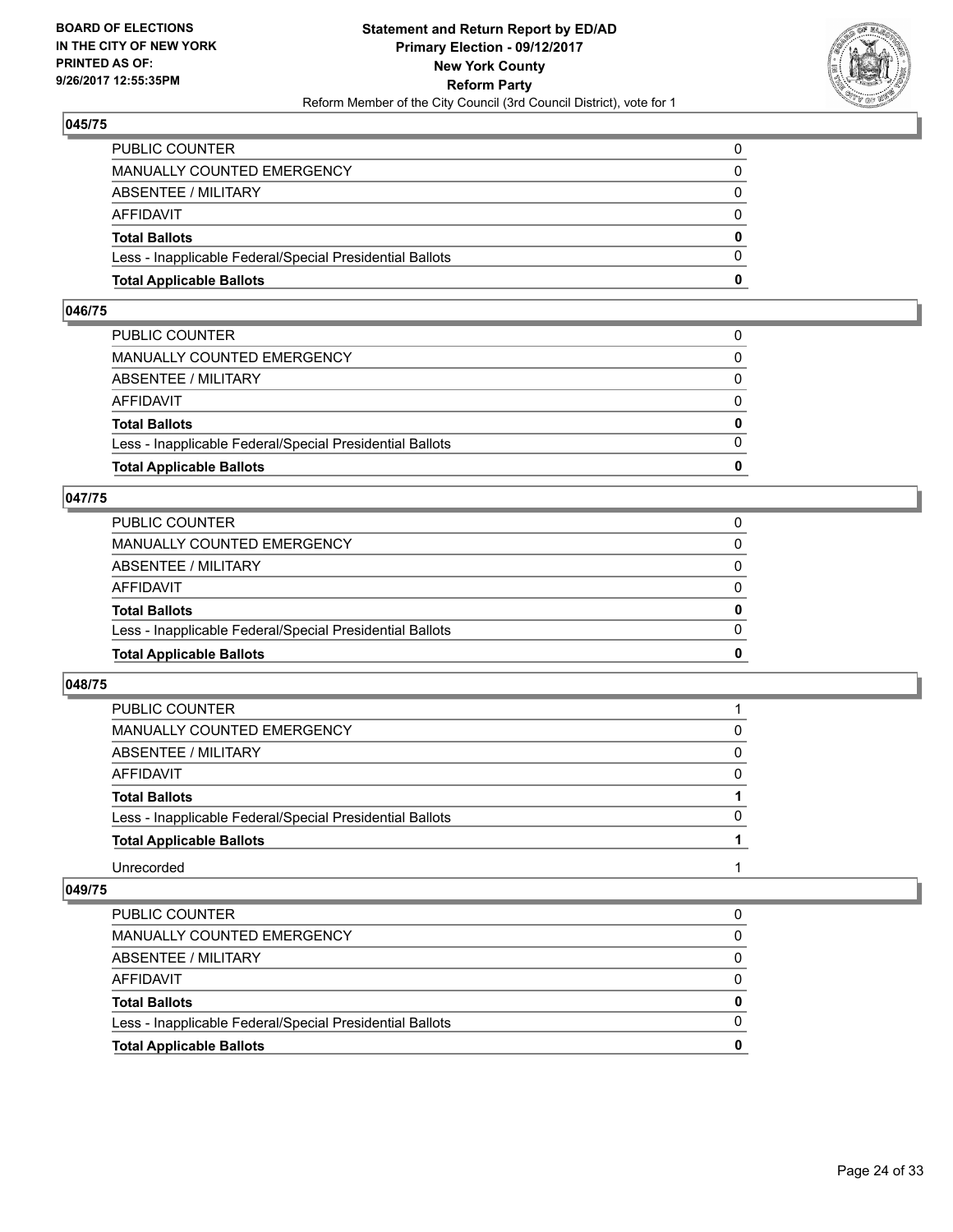

| MANUALLY COUNTED EMERGENCY<br><b>ABSENTEE / MILITARY</b><br><b>AFFIDAVIT</b><br><b>Total Ballots</b><br>Less - Inapplicable Federal/Special Presidential Ballots<br><b>Total Applicable Ballots</b><br>COREY JOHNSON (WRITE-IN)<br><b>Total Votes</b><br>Unrecorded | PUBLIC COUNTER | 2        |
|---------------------------------------------------------------------------------------------------------------------------------------------------------------------------------------------------------------------------------------------------------------------|----------------|----------|
|                                                                                                                                                                                                                                                                     |                | 0        |
|                                                                                                                                                                                                                                                                     |                |          |
|                                                                                                                                                                                                                                                                     |                | $\Omega$ |
|                                                                                                                                                                                                                                                                     |                | 3        |
|                                                                                                                                                                                                                                                                     |                | 0        |
|                                                                                                                                                                                                                                                                     |                | 3        |
|                                                                                                                                                                                                                                                                     |                | 2        |
|                                                                                                                                                                                                                                                                     |                | 2        |
|                                                                                                                                                                                                                                                                     |                |          |

#### **060/75**

| PUBLIC COUNTER                                           | 0            |
|----------------------------------------------------------|--------------|
| MANUALLY COUNTED EMERGENCY                               | $\Omega$     |
| ABSENTEE / MILITARY                                      | $\Omega$     |
| AFFIDAVIT                                                | 0            |
| <b>Total Ballots</b>                                     | $\mathbf{0}$ |
| Less - Inapplicable Federal/Special Presidential Ballots | $\Omega$     |
| <b>Total Applicable Ballots</b>                          | o            |
|                                                          |              |

#### **061/75 COMBINED into: 060/75**

#### **062/75**

| <b>Total Applicable Ballots</b>                          |              |
|----------------------------------------------------------|--------------|
| Less - Inapplicable Federal/Special Presidential Ballots | <sup>0</sup> |
| Total Ballots                                            |              |
| AFFIDAVIT                                                | 0            |
| ABSENTEE / MILITARY                                      | 0            |
| MANUALLY COUNTED EMERGENCY                               | 0            |
| PUBLIC COUNTER                                           |              |

| <b>PUBLIC COUNTER</b>                                    |              |
|----------------------------------------------------------|--------------|
| MANUALLY COUNTED EMERGENCY                               | 0            |
| ABSENTEE / MILITARY                                      |              |
| <b>AFFIDAVIT</b>                                         | 0            |
| <b>Total Ballots</b>                                     |              |
| Less - Inapplicable Federal/Special Presidential Ballots | <sup>0</sup> |
| <b>Total Applicable Ballots</b>                          |              |
| Unrecorded                                               |              |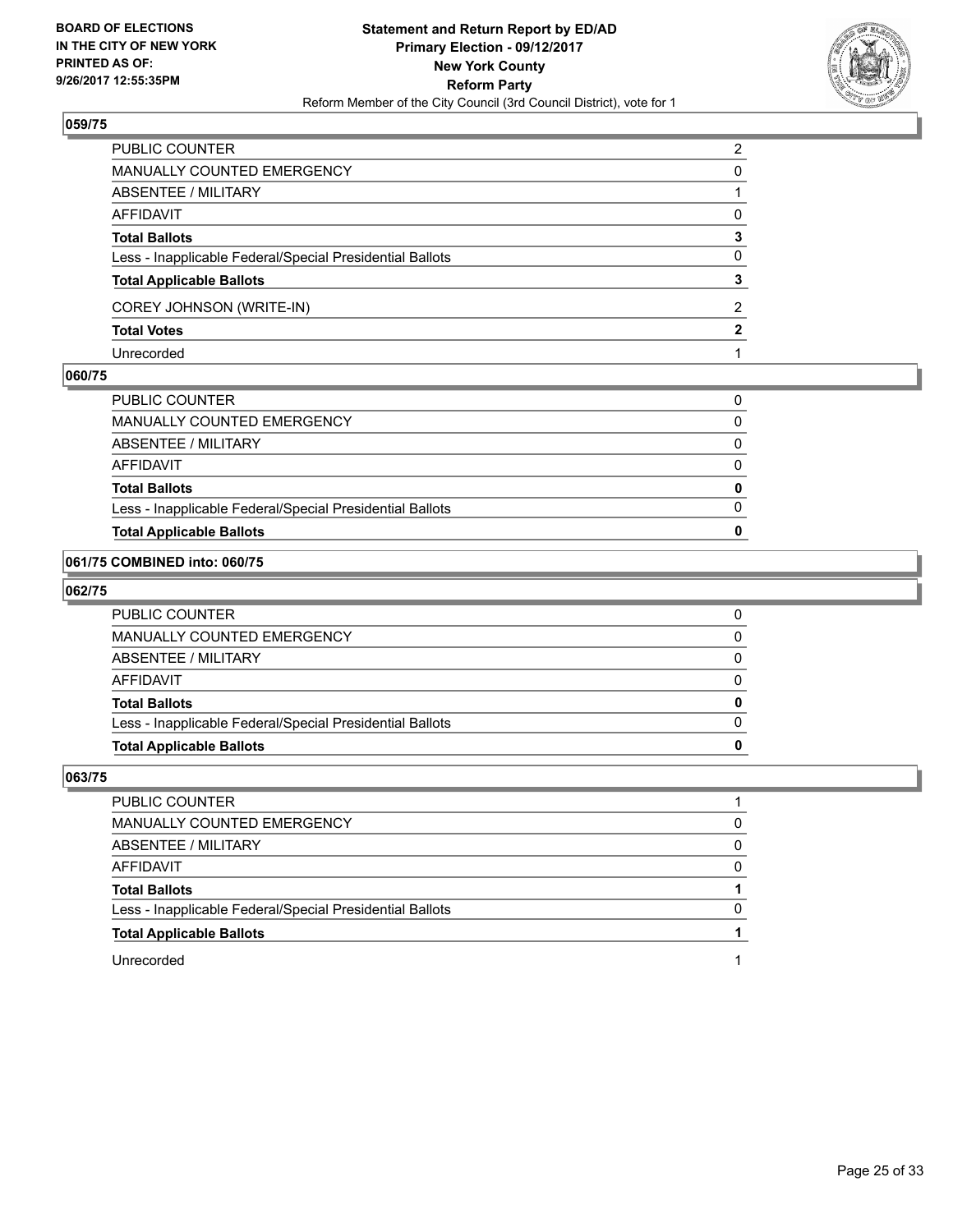

| PUBLIC COUNTER                                           |   |
|----------------------------------------------------------|---|
| MANUALLY COUNTED EMERGENCY                               | 0 |
| ABSENTEE / MILITARY                                      | 0 |
| AFFIDAVIT                                                | 0 |
| <b>Total Ballots</b>                                     |   |
| Less - Inapplicable Federal/Special Presidential Ballots | 0 |
| <b>Total Applicable Ballots</b>                          |   |
| Unrecorded                                               |   |

## **066/75**

| <b>Total Applicable Ballots</b>                          | $\bf{0}$     |
|----------------------------------------------------------|--------------|
| Less - Inapplicable Federal/Special Presidential Ballots | $\Omega$     |
| <b>Total Ballots</b>                                     | $\mathbf{0}$ |
| AFFIDAVIT                                                | $\Omega$     |
| ABSENTEE / MILITARY                                      | $\mathbf{0}$ |
| MANUALLY COUNTED EMERGENCY                               | 0            |
| PUBLIC COUNTER                                           |              |

## **067/75**

| <b>Total Applicable Ballots</b>                          | 0            |
|----------------------------------------------------------|--------------|
| Less - Inapplicable Federal/Special Presidential Ballots | $\Omega$     |
| <b>Total Ballots</b>                                     | $\mathbf{0}$ |
| AFFIDAVIT                                                | $\Omega$     |
| ABSENTEE / MILITARY                                      | $\mathbf{0}$ |
| MANUALLY COUNTED EMERGENCY                               | 0            |
| PUBLIC COUNTER                                           |              |

## **069/75**

| PUBLIC COUNTER                                           |          |
|----------------------------------------------------------|----------|
| <b>MANUALLY COUNTED EMERGENCY</b>                        |          |
| ABSENTEE / MILITARY                                      | $\Omega$ |
| AFFIDAVIT                                                | 0        |
| <b>Total Ballots</b>                                     |          |
| Less - Inapplicable Federal/Special Presidential Ballots | 0        |
| <b>Total Applicable Ballots</b>                          |          |
| Unrecorded                                               |          |

| Less - Inapplicable Federal/Special Presidential Ballots<br><b>Total Applicable Ballots</b> | 0<br>o |
|---------------------------------------------------------------------------------------------|--------|
| <b>Total Ballots</b>                                                                        | 0      |
| AFFIDAVIT                                                                                   | 0      |
| ABSENTEE / MILITARY                                                                         | 0      |
| MANUALLY COUNTED EMERGENCY                                                                  | 0      |
| PUBLIC COUNTER                                                                              |        |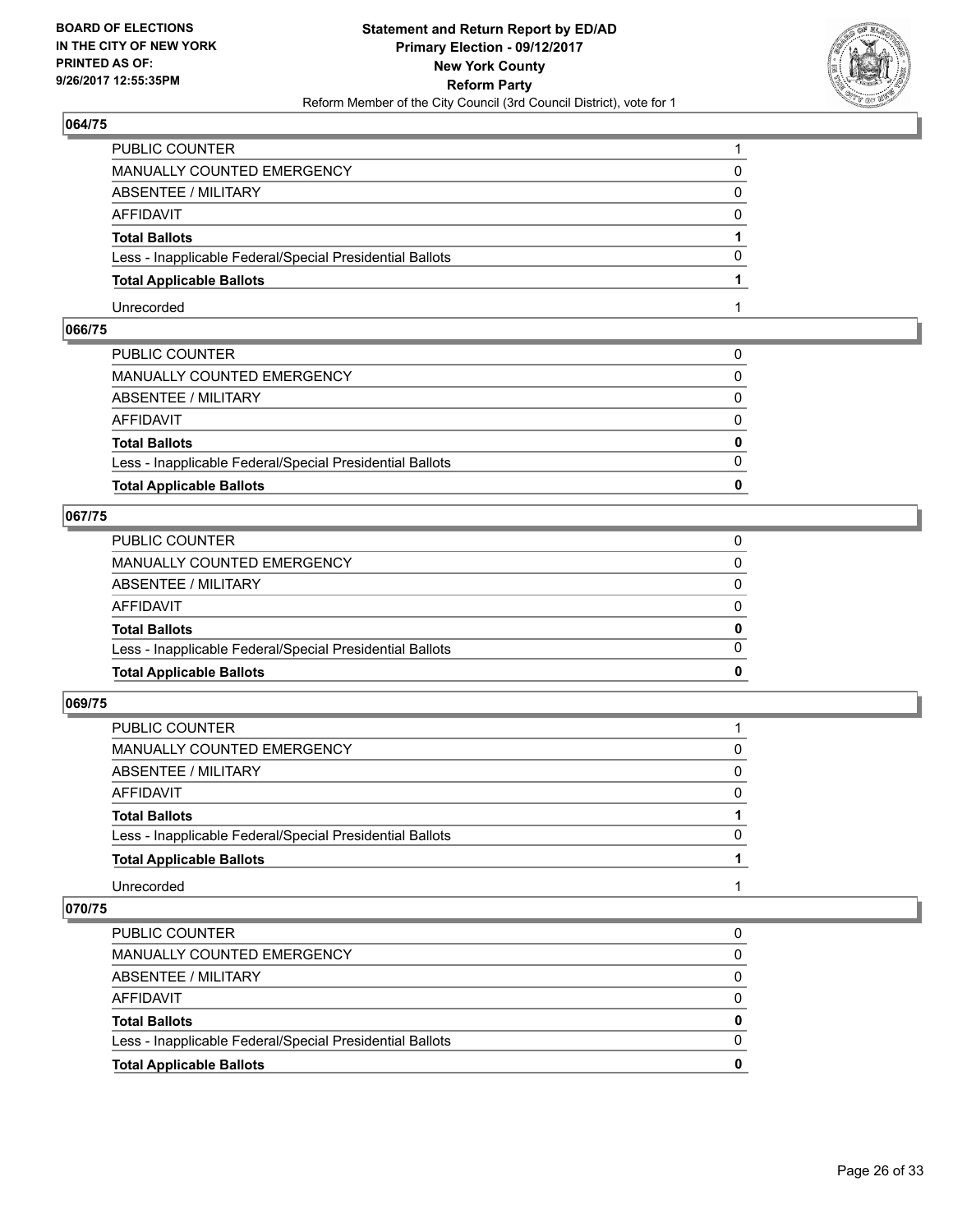

| Less - Inapplicable Federal/Special Presidential Ballots | $\Omega$ |
|----------------------------------------------------------|----------|
| <b>Total Ballots</b>                                     |          |
| <b>AFFIDAVIT</b>                                         | $\Omega$ |
| ABSENTEE / MILITARY                                      | 0        |
| MANUALLY COUNTED EMERGENCY                               |          |
| PUBLIC COUNTER                                           |          |

## **072/75**

| PUBLIC COUNTER                                           |              |
|----------------------------------------------------------|--------------|
| MANUALLY COUNTED EMERGENCY                               | 0            |
| ABSENTEE / MILITARY                                      | 0            |
| AFFIDAVIT                                                | 0            |
| Total Ballots                                            |              |
| Less - Inapplicable Federal/Special Presidential Ballots | $\Omega$     |
| <b>Total Applicable Ballots</b>                          |              |
| DENIS PILLANE (WRITE-IN)                                 |              |
| UNATTRIBUTABLE WRITE-IN (WRITE-IN)                       |              |
| <b>Total Votes</b>                                       | $\mathbf{2}$ |
| Unrecorded                                               | 5            |

## **073/75**

| <b>AFFIDAVIT</b>                                         |  |
|----------------------------------------------------------|--|
| <b>Total Ballots</b>                                     |  |
| Less - Inapplicable Federal/Special Presidential Ballots |  |
| <b>Total Applicable Ballots</b>                          |  |

| PUBLIC COUNTER                                           |   |
|----------------------------------------------------------|---|
| <b>MANUALLY COUNTED EMERGENCY</b>                        |   |
| ABSENTEE / MILITARY                                      |   |
| AFFIDAVIT                                                |   |
| <b>Total Ballots</b>                                     |   |
| Less - Inapplicable Federal/Special Presidential Ballots | n |
| <b>Total Applicable Ballots</b>                          |   |
| Unrecorded                                               |   |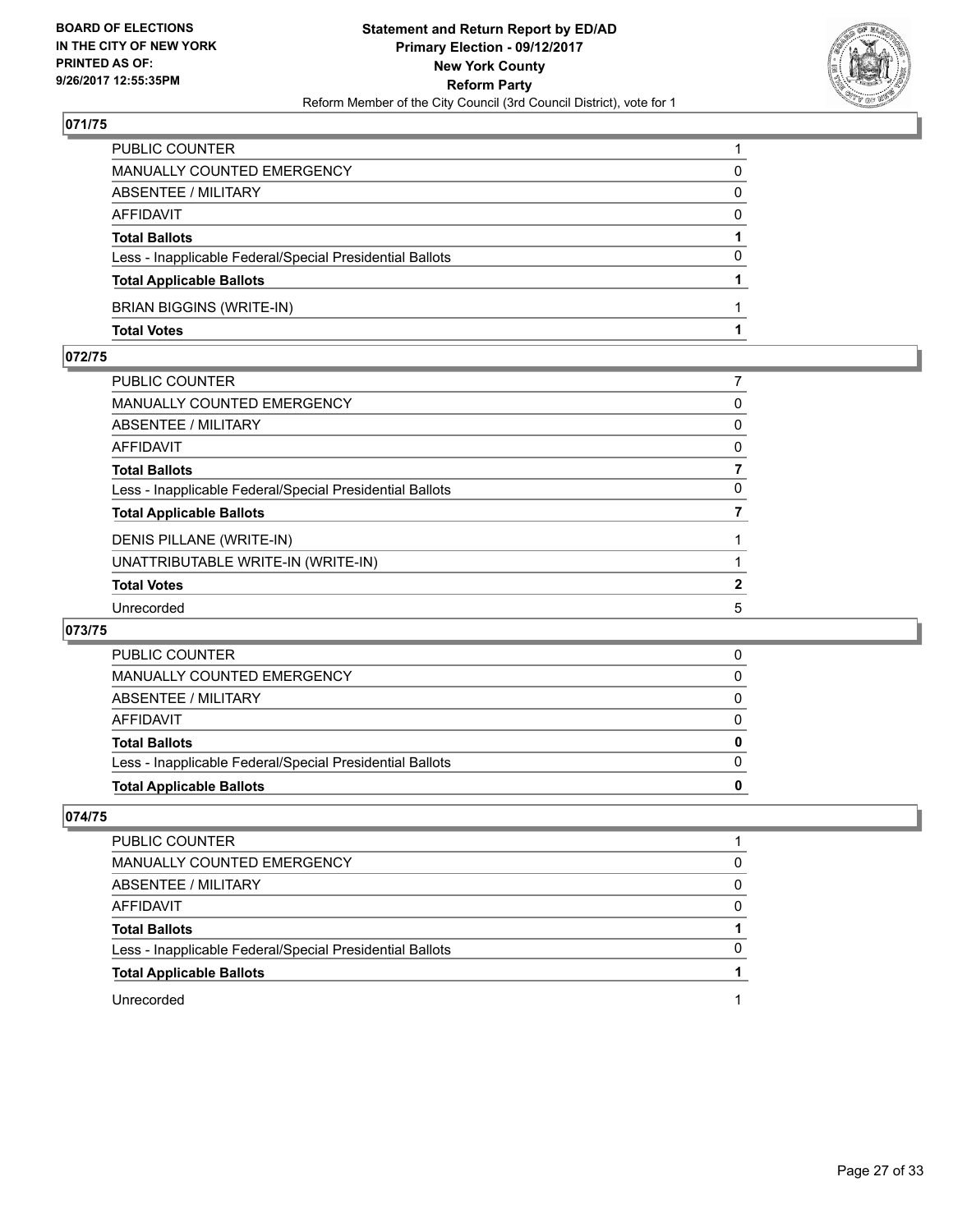

| PUBLIC COUNTER                                           | 4        |
|----------------------------------------------------------|----------|
| <b>MANUALLY COUNTED EMERGENCY</b>                        | 0        |
| <b>ABSENTEE / MILITARY</b>                               | 0        |
| AFFIDAVIT                                                | 0        |
| <b>Total Ballots</b>                                     | 4        |
| Less - Inapplicable Federal/Special Presidential Ballots | $\Omega$ |
| <b>Total Applicable Ballots</b>                          | 4        |
| DAVID EISENBACH (WRITE-IN)                               |          |
| <b>Total Votes</b>                                       |          |
| Unrecorded                                               | 3        |

## **077/75**

| PUBLIC COUNTER                                           |   |
|----------------------------------------------------------|---|
| MANUALLY COUNTED EMERGENCY                               | 0 |
| ABSENTEE / MILITARY                                      | 0 |
| AFFIDAVIT                                                | 0 |
| <b>Total Ballots</b>                                     | 0 |
| Less - Inapplicable Federal/Special Presidential Ballots | 0 |
| <b>Total Applicable Ballots</b>                          | 0 |
|                                                          |   |

## **078/75**

| MANUALLY COUNTED EMERGENCY<br>0<br><b>ABSENTEE / MILITARY</b><br>0<br>AFFIDAVIT<br>0<br><b>Total Ballots</b><br>0<br>Less - Inapplicable Federal/Special Presidential Ballots<br><b>Total Applicable Ballots</b><br>UNATTRIBUTABLE WRITE-IN (WRITE-IN)<br><b>Total Votes</b> | PUBLIC COUNTER |  |
|------------------------------------------------------------------------------------------------------------------------------------------------------------------------------------------------------------------------------------------------------------------------------|----------------|--|
|                                                                                                                                                                                                                                                                              |                |  |
|                                                                                                                                                                                                                                                                              |                |  |
|                                                                                                                                                                                                                                                                              |                |  |
|                                                                                                                                                                                                                                                                              |                |  |
|                                                                                                                                                                                                                                                                              |                |  |
|                                                                                                                                                                                                                                                                              |                |  |
|                                                                                                                                                                                                                                                                              |                |  |
|                                                                                                                                                                                                                                                                              |                |  |

## **079/75**

| <b>Total Applicable Ballots</b>                          |          |
|----------------------------------------------------------|----------|
| Less - Inapplicable Federal/Special Presidential Ballots | $\Omega$ |
| <b>Total Ballots</b>                                     | 0        |
| AFFIDAVIT                                                | 0        |
| ABSENTEE / MILITARY                                      | 0        |
| MANUALLY COUNTED EMERGENCY                               | 0        |
| PUBLIC COUNTER                                           |          |

| <b>Total Applicable Ballots</b>                          | 0        |
|----------------------------------------------------------|----------|
| Less - Inapplicable Federal/Special Presidential Ballots | $\Omega$ |
| <b>Total Ballots</b>                                     | $\bf{0}$ |
| <b>AFFIDAVIT</b>                                         | 0        |
| ABSENTEE / MILITARY                                      | $\Omega$ |
| <b>MANUALLY COUNTED EMERGENCY</b>                        | 0        |
| PUBLIC COUNTER                                           |          |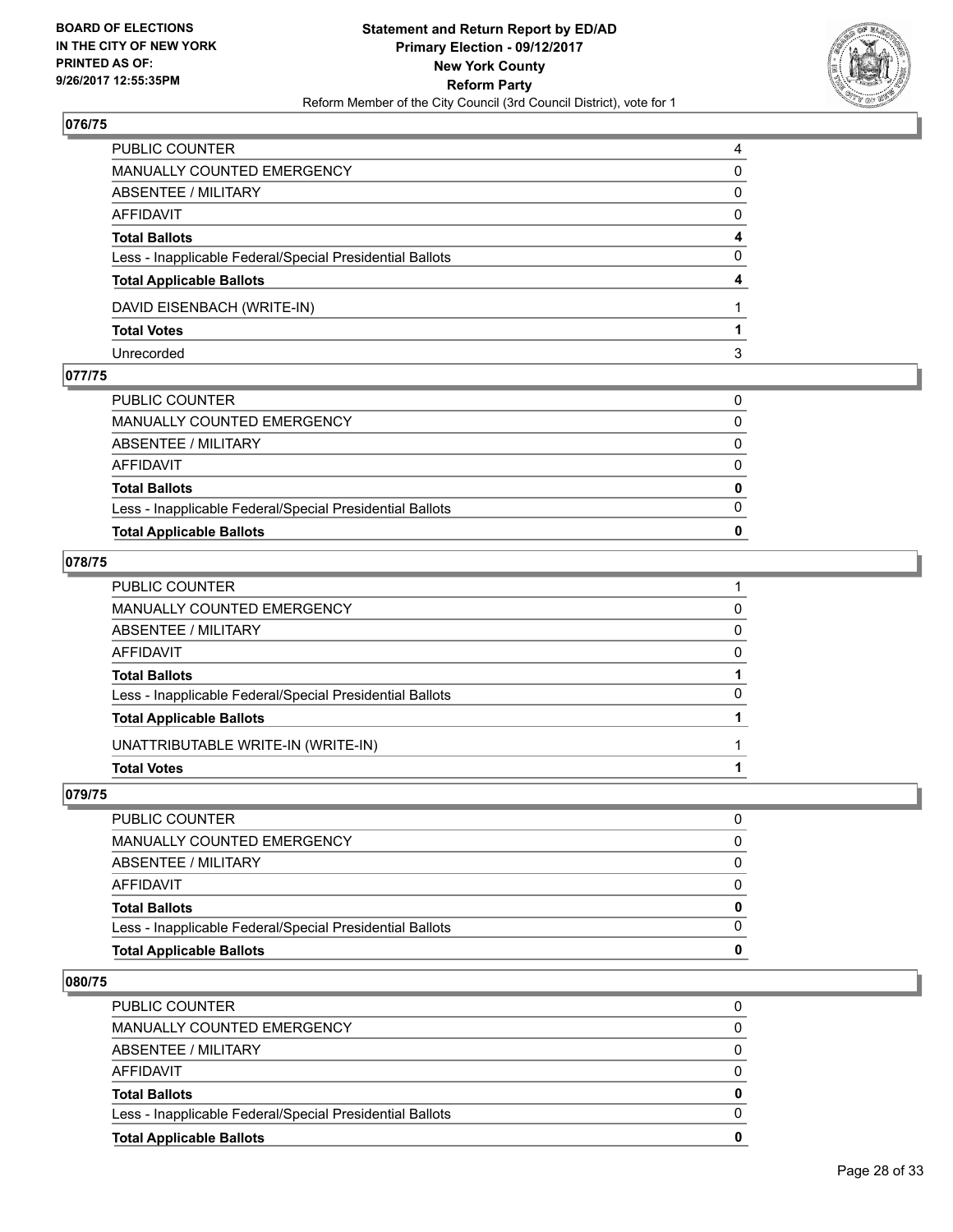

| <b>Total Applicable Ballots</b>                          | 0            |
|----------------------------------------------------------|--------------|
| Less - Inapplicable Federal/Special Presidential Ballots | $\Omega$     |
| <b>Total Ballots</b>                                     | $\mathbf{0}$ |
| <b>AFFIDAVIT</b>                                         | $\Omega$     |
| ABSENTEE / MILITARY                                      | $\mathbf{0}$ |
| <b>MANUALLY COUNTED EMERGENCY</b>                        | $\Omega$     |
| PUBLIC COUNTER                                           |              |

#### **082/75**

| <b>Total Applicable Ballots</b>                          | 0            |
|----------------------------------------------------------|--------------|
|                                                          |              |
| Less - Inapplicable Federal/Special Presidential Ballots | $\Omega$     |
| <b>Total Ballots</b>                                     | $\mathbf{0}$ |
| AFFIDAVIT                                                | $\Omega$     |
| ABSENTEE / MILITARY                                      | $\Omega$     |
| MANUALLY COUNTED EMERGENCY                               | 0            |
| PUBLIC COUNTER                                           |              |
|                                                          |              |

#### **083/75**

| <b>Total Applicable Ballots</b>                          | 0            |
|----------------------------------------------------------|--------------|
| Less - Inapplicable Federal/Special Presidential Ballots | $\Omega$     |
| <b>Total Ballots</b>                                     | $\mathbf{0}$ |
| <b>AFFIDAVIT</b>                                         | $\Omega$     |
| ABSENTEE / MILITARY                                      | $\Omega$     |
| MANUALLY COUNTED EMERGENCY                               |              |
| PUBLIC COUNTER                                           |              |

#### **084/75**

| <b>Total Applicable Ballots</b>                          | o        |
|----------------------------------------------------------|----------|
| Less - Inapplicable Federal/Special Presidential Ballots | $\Omega$ |
| <b>Total Ballots</b>                                     | 0        |
| <b>AFFIDAVIT</b>                                         |          |
| ABSENTEE / MILITARY                                      | $\Omega$ |
| MANUALLY COUNTED EMERGENCY                               | 0        |
| PUBLIC COUNTER                                           | 0        |

| PUBLIC COUNTER                                           |   |
|----------------------------------------------------------|---|
| <b>MANUALLY COUNTED EMERGENCY</b>                        | 0 |
| ABSENTEE / MILITARY                                      | 0 |
| AFFIDAVIT                                                | 0 |
| <b>Total Ballots</b>                                     |   |
| Less - Inapplicable Federal/Special Presidential Ballots | 0 |
| <b>Total Applicable Ballots</b>                          |   |
| Unrecorded                                               |   |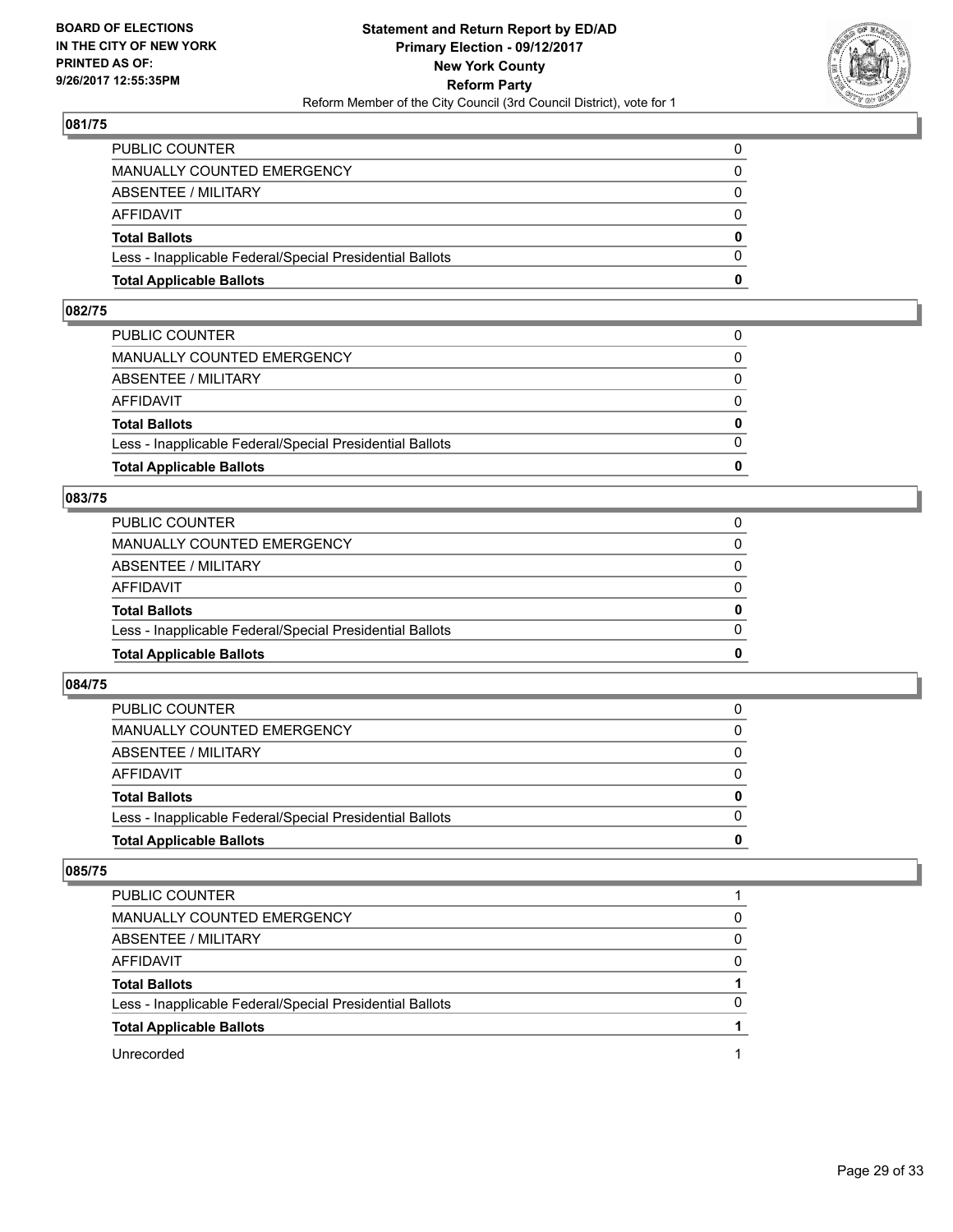

| <b>Total Applicable Ballots</b>                          | n        |
|----------------------------------------------------------|----------|
| Less - Inapplicable Federal/Special Presidential Ballots | $\Omega$ |
| <b>Total Ballots</b>                                     | $\bf{0}$ |
| <b>AFFIDAVIT</b>                                         | $\Omega$ |
| ABSENTEE / MILITARY                                      | 0        |
| <b>MANUALLY COUNTED EMERGENCY</b>                        | $\Omega$ |
| PUBLIC COUNTER                                           |          |

#### **093/75**

| <b>Total Applicable Ballots</b>                          | 0            |
|----------------------------------------------------------|--------------|
| Less - Inapplicable Federal/Special Presidential Ballots | $\Omega$     |
| <b>Total Ballots</b>                                     | $\mathbf{0}$ |
| AFFIDAVIT                                                | $\Omega$     |
| ABSENTEE / MILITARY                                      | $\Omega$     |
| MANUALLY COUNTED EMERGENCY                               | 0            |
| PUBLIC COUNTER                                           | 0            |
|                                                          |              |

**101/75 COMBINED into: 060/75**

#### **102/75 COMBINED into: 060/75**

**104/75 COMBINED into: 027/75**

# **105/75 COMBINED into: 027/75**

**106/75 COMBINED into: 027/75**

#### **107/75**

| <b>PUBLIC COUNTER</b>                                    |  |
|----------------------------------------------------------|--|
| MANUALLY COUNTED EMERGENCY                               |  |
| ABSENTEE / MILITARY                                      |  |
| AFFIDAVIT                                                |  |
| <b>Total Ballots</b>                                     |  |
| Less - Inapplicable Federal/Special Presidential Ballots |  |
| <b>Total Applicable Ballots</b>                          |  |

| PUBLIC COUNTER                                           |  |
|----------------------------------------------------------|--|
| <b>MANUALLY COUNTED EMERGENCY</b>                        |  |
| ABSENTEE / MILITARY                                      |  |
| <b>AFFIDAVIT</b>                                         |  |
| <b>Total Ballots</b>                                     |  |
| Less - Inapplicable Federal/Special Presidential Ballots |  |
| <b>Total Applicable Ballots</b>                          |  |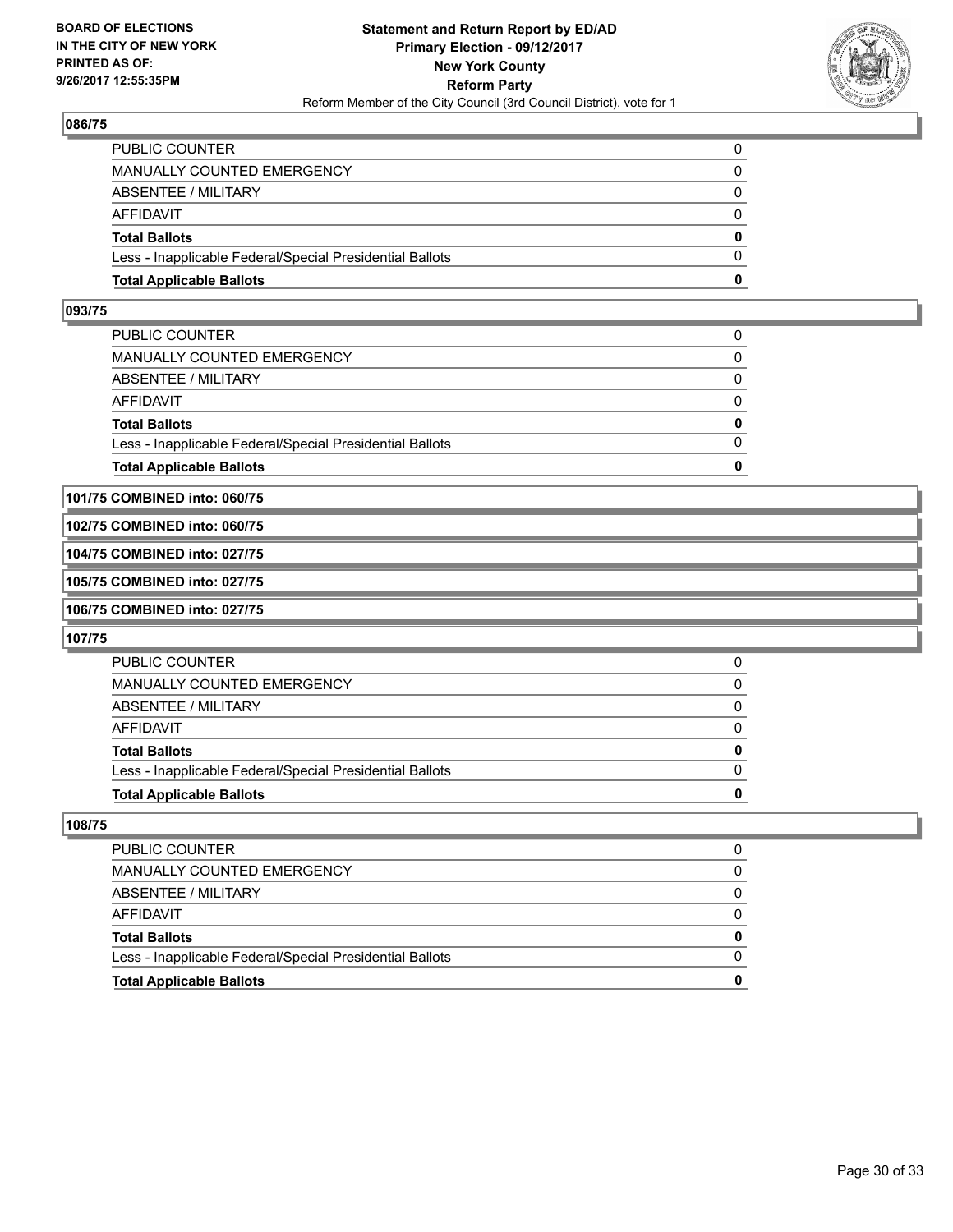

| PUBLIC COUNTER                                           |   |
|----------------------------------------------------------|---|
| MANUALLY COUNTED EMERGENCY                               | 0 |
| ABSENTEE / MILITARY                                      | 0 |
| AFFIDAVIT                                                | 0 |
| <b>Total Ballots</b>                                     |   |
| Less - Inapplicable Federal/Special Presidential Ballots | 0 |
| <b>Total Applicable Ballots</b>                          |   |
| Unrecorded                                               |   |

## **111/75**

| <b>Total Applicable Ballots</b>                          | 0            |
|----------------------------------------------------------|--------------|
| Less - Inapplicable Federal/Special Presidential Ballots | $\Omega$     |
| <b>Total Ballots</b>                                     | $\mathbf{0}$ |
| AFFIDAVIT                                                | $\Omega$     |
| ABSENTEE / MILITARY                                      | $\Omega$     |
| MANUALLY COUNTED EMERGENCY                               | $\Omega$     |
| PUBLIC COUNTER                                           |              |

## **112/75**

| PUBLIC COUNTER                                           |          |
|----------------------------------------------------------|----------|
| MANUALLY COUNTED EMERGENCY                               |          |
| ABSENTEE / MILITARY                                      | 0        |
| AFFIDAVIT                                                | $\Omega$ |
| <b>Total Ballots</b>                                     |          |
| Less - Inapplicable Federal/Special Presidential Ballots | $\Omega$ |
| <b>Total Applicable Ballots</b>                          |          |
| Unrecorded                                               |          |

## **113/75**

| MANUALLY COUNTED EMERGENCY                               | $\Omega$     |
|----------------------------------------------------------|--------------|
| ABSENTEE / MILITARY                                      | $\mathbf{0}$ |
|                                                          |              |
| AFFIDAVIT                                                | $\Omega$     |
| <b>Total Ballots</b>                                     | $\mathbf{0}$ |
| Less - Inapplicable Federal/Special Presidential Ballots | $\Omega$     |
| <b>Total Applicable Ballots</b>                          | 0            |
|                                                          |              |

| PUBLIC COUNTER                                           | 2 |
|----------------------------------------------------------|---|
| <b>MANUALLY COUNTED EMERGENCY</b>                        | 0 |
| <b>ABSENTEE / MILITARY</b>                               | 0 |
| AFFIDAVIT                                                | 0 |
| <b>Total Ballots</b>                                     | 2 |
| Less - Inapplicable Federal/Special Presidential Ballots | 0 |
| <b>Total Applicable Ballots</b>                          |   |
| UNATTRIBUTABLE WRITE-IN (WRITE-IN)                       |   |
| <b>Total Votes</b>                                       |   |
| Unrecorded                                               |   |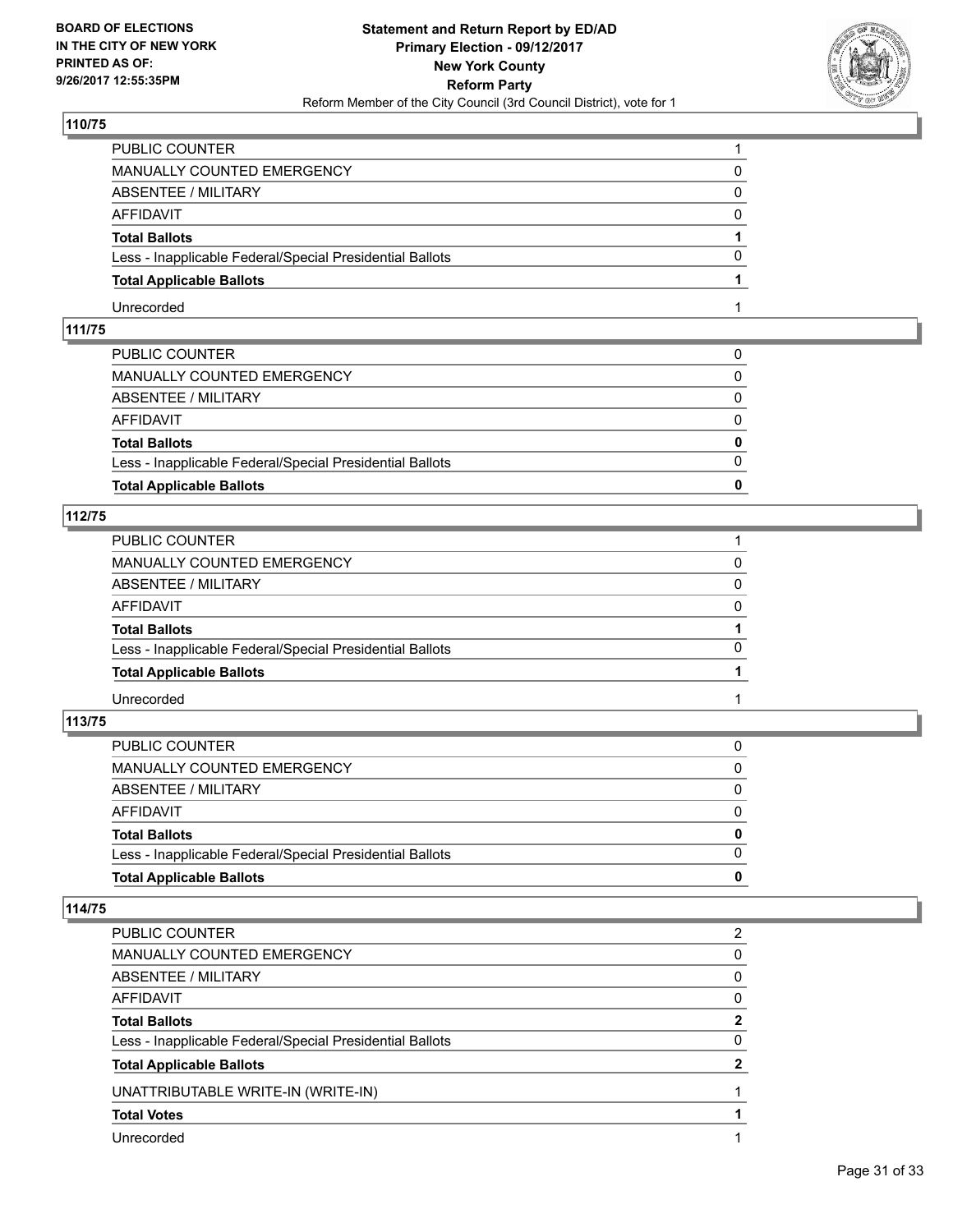

| <b>Total Applicable Ballots</b>                          | 0 |
|----------------------------------------------------------|---|
| Less - Inapplicable Federal/Special Presidential Ballots | 0 |
| <b>Total Ballots</b>                                     | 0 |
| AFFIDAVIT                                                | 0 |
| ABSENTEE / MILITARY                                      | 0 |
| MANUALLY COUNTED EMERGENCY                               | 0 |
| PUBLIC COUNTER                                           | 0 |